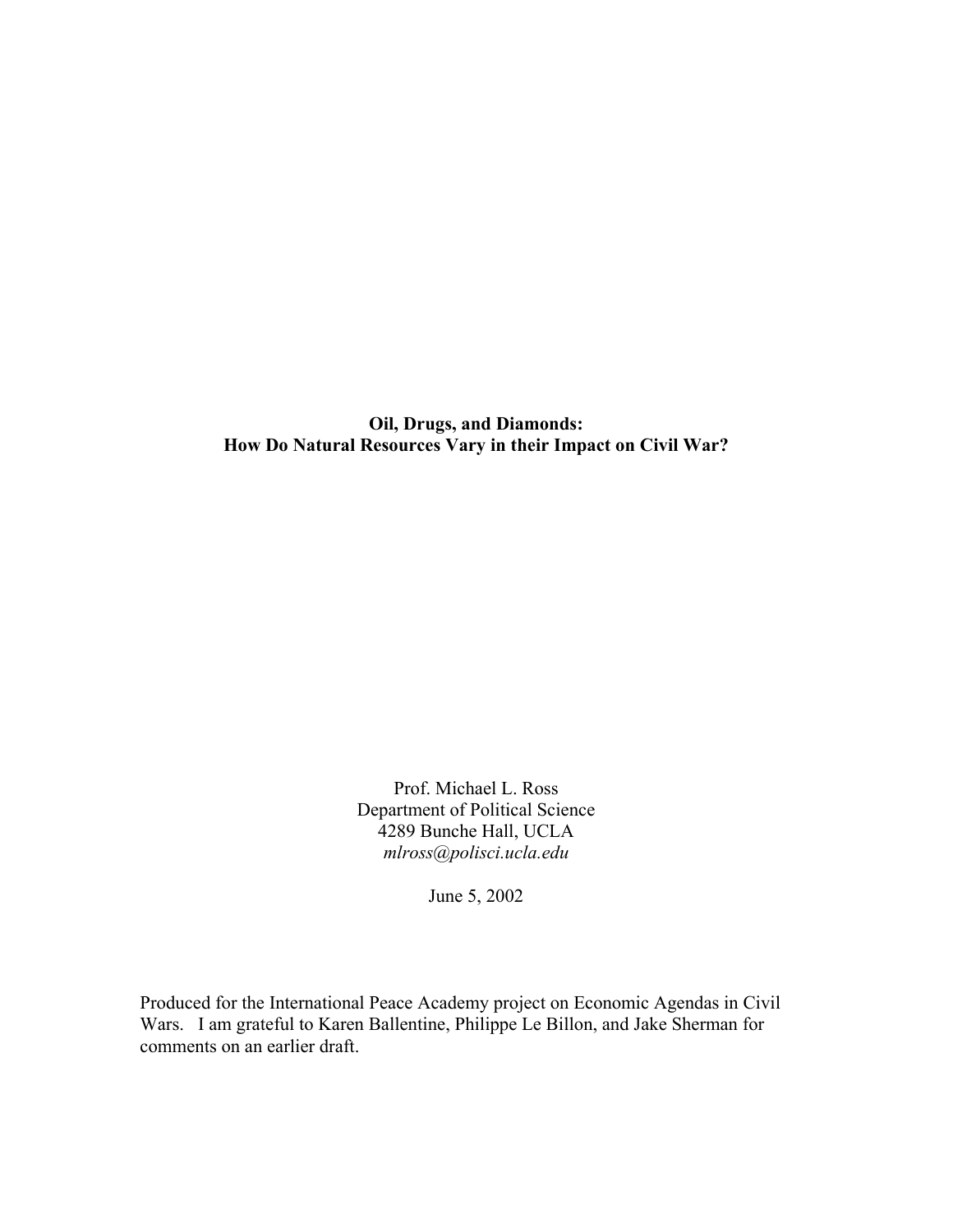#### **Introduction**

According to several recent studies, when states rely more heavily on the export of natural resources, they are more likely to suffer from civil war. But are all types of commercially-valuable natural resources – including oil, hard-rock minerals, gemstones, timber, agricultural commodities, and illegal drugs – equally likely to lead to civil war? Do different types of resources have different effects on conflict?

This paper is a modest effort to both describe how different types of resources have influenced recent conflicts, and to develop hypotheses that can be tested in future studies. It begins by showing that of all major types of natural resources, diamonds and drugs are most strongly associated with the civil wars that occurred between 1990 and 2000. The second section offers seven hypotheses about how three characteristics of natural resources – their lootability, their obstructability, and their legality – are likely to influence civil wars. The hypotheses are illustrated by evidence from 15 recent conflicts in which natural resources played some role [Table 1]. The paper concludes by discussing the implications of these hypotheses for different types of natural resources.

The paper has four main arguments. The first is that resources have sharply different effects in separatist conflicts and non-separatist conflicts. The second is that the type of impact that a resource has largely depends on whether or not it is "lootable" – that is, whether it can be easily appropriated by individuals or small groups of unskilled workers. The third argument is that lootable resources – such as diamonds and drugs – make non-separatist conflicts more likely to start, and once they begin, harder to resolve; but they pose little danger of igniting separatist conflicts. Finally, it suggests that unlootable resources – like oil, natural gas, and deep-shaft minerals – tend to produce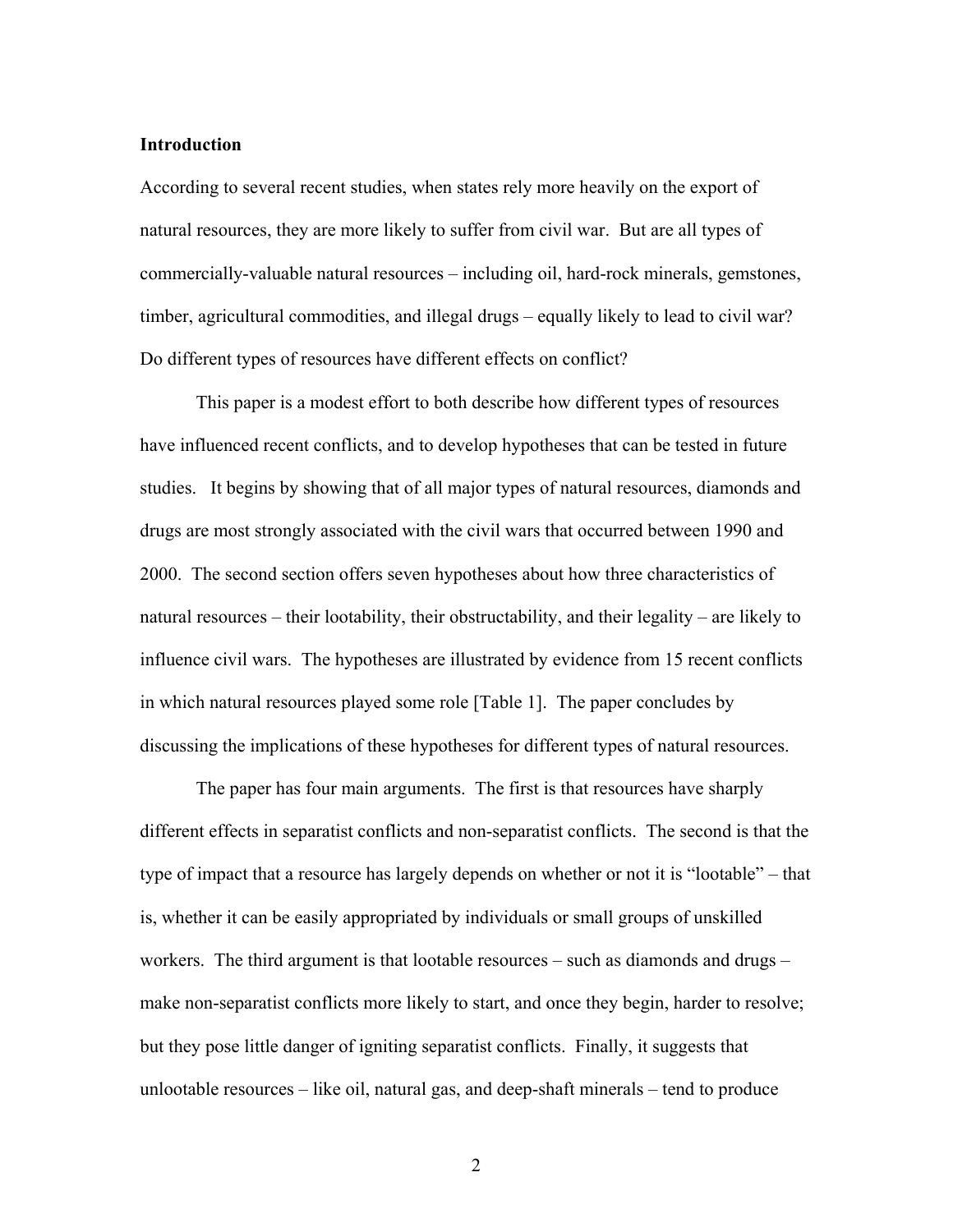separatist conflicts, but seldom influence non-separatist conflicts. In a nutshell, lootable resources are bad for non-separatist conflicts, and unlootable resources are bad for separatist conflicts.

It is important to note that this paper illustrates but does not test these arguments, and the hypotheses that under gird them. The hypotheses were derived from the 15 cases. To determine whether they are valid beyond these cases – and hence have predictive value, not just descriptive value – they should be tested with a different data set.

#### **1. Civil Wars Among Resource-Rich States**

 $\overline{a}$ 

There is good evidence that resources and civil wars are causally linked.<sup>1</sup> Several studies have found a strong statistical correlation between a state's reliance on the export of natural resources, and either the likelihood it will suffer from civil war [Collier and Hoeffler 1998, 2001; de Soysa 2000; Elbadawi and Sambanis 2001], or alternatively, the duration of civil wars once they commence [Fearon 2001].

There is also good evidence at the case study level that natural resources have contributed to the onset, duration, and intensity of civil wars in a large number of instances. A study by Ross [2001], drawing on case studies of thirteen conflicts between 1994 and 2000, finds that natural resources can influence the occurrence, duration, and intensity of war; that lootable resources have different characteristics than unlootable

<span id="page-2-0"></span> $<sup>1</sup>$  Like most scholars, I define civil wars as conflicts that a) occur within the recognized</sup> boundaries of a single state; b) involve combat between the state and at least one organized rebel force; and c) result in at least one thousand deaths during a single calendar year. I use the database assembled by Collier and Hoeffler [2001] to determine when civil wars have occurred.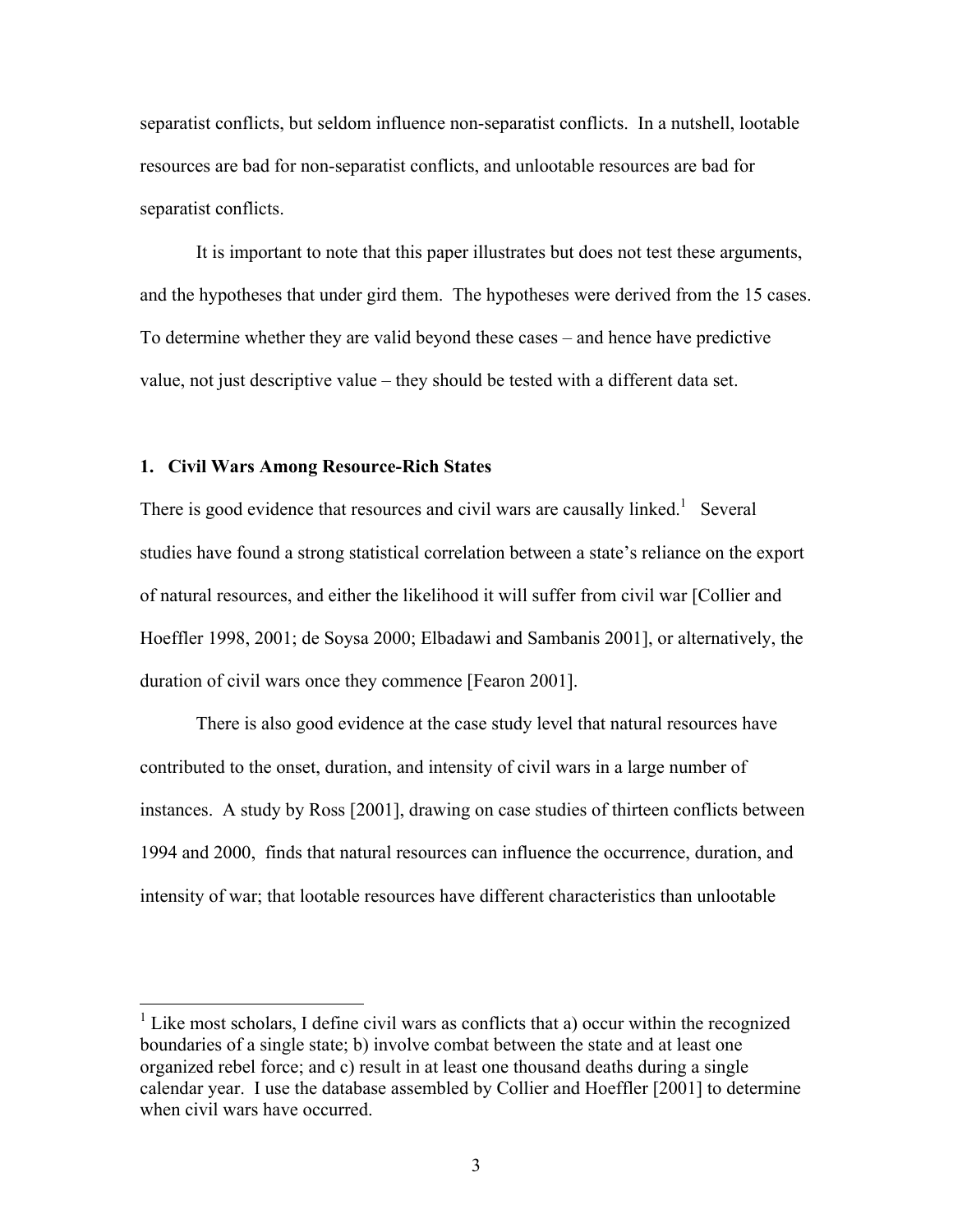resources; and resources tend to influence separatist conflicts in different ways than nonseparatist conflicts.

But are all natural resources equally at fault? Are some types of resources more likely to generate, or lengthen, civil conflict than others?

One way to address this question is to observe a sample of civil wars in which resources played some role, and take note of what type of resources were involved. Table 1 summarizes information about 12 civil wars, plus three low-level conflicts, that occurred between 1994 and 2000 and have been causally linked to the exploitation of natural resources in case studies [Ross 2001]. The resources most frequently linked to civil conflict are: diamonds and other gemstones (seven conflicts, all of them civil wars); oil and natural gas (seven conflicts, including six wars); illicit drugs (five conflicts, all of them civil wars); copper or gold (four conflicts, including two wars); and timber (three conflicts, all civil wars). Legal agricultural crops played a role in two conflicts (both civil wars), although in each case other natural resources played larger roles.

While this type of analysis has some value, it is unsatisfying in at least two ways. First, some types of natural resources are more common than others; this alone might explain why there are more civil wars in states that produce oil (which is relatively common) than states that produce copper (which is less common). What we would like to know is whether civil wars occur at anomalously high rates among the producers of a given commodity: for example, do civil wars occur more frequently among oil producers than non-oil producers? And among copper producers than among non-producers? Second, there may be subtle causal links between civil wars and natural resources that are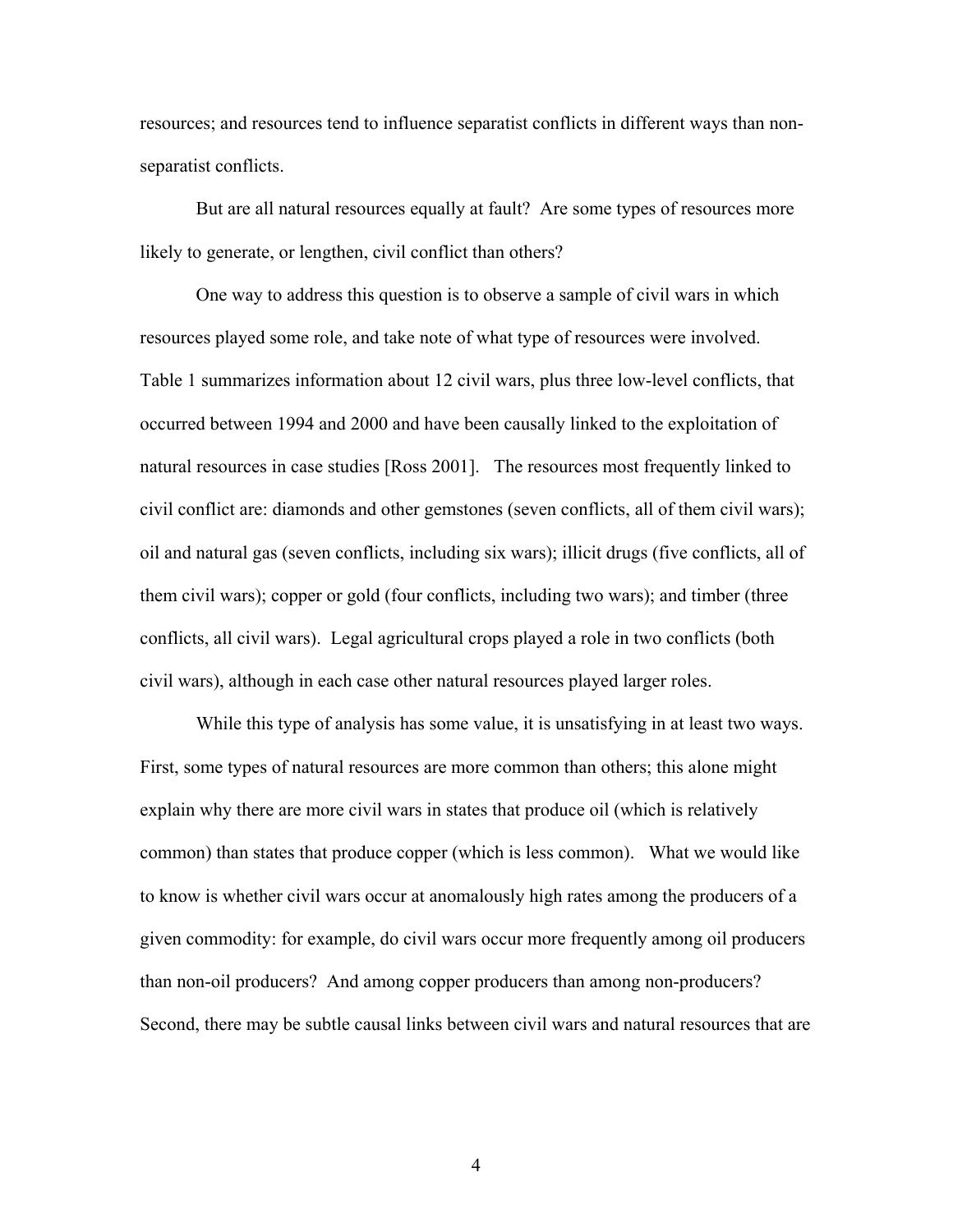difficult to observe in case studies; for this reason they may have been wrongly left off the list in Table 1.

One simple way to address these problems is to see if civil wars occur at different rates among states that are highly-dependent, moderately-dependent, or minimallydependent on the export or production of a given resource. If civil wars occur at higherthan-normal rate among states that are highly-dependent on a given resource, it would imply that the resource is tied to the occurrence of conflict. $2$ 

Table 2a shows a simple tabulation of civil war rates between 1990 and 2000, by level of resource-dependence. Resources are divided into four categories, as given in World Bank [2001]: oil, gas, and other fuel-based minerals; nonfuel minerals, excluding gemstones; food-based agricultural exports; and nonfood agricultural exports, including timber but excluding illegal drugs. The cross-tabulations show the civil war rate among countries that ranked in the top, middle, or bottom third of all states in the ratio of resource exports to GDP in 1995, the mid-point of the decade.<sup>[3](#page-4-1)</sup>

Between 1990 and 2000, 32 out of 161 countries surveyed had civil wars; this means that for any random country, there was a .199 chance (i.e., about one in five) of

<span id="page-4-0"></span><sup>&</sup>lt;sup>2</sup> Collier and Hoeffler [2001] suggest that the relationship between resource dependence and civil wars is curvilinear, so that the danger of civil war peaks when resource dependence reaches a relatively high level, but declines at the very highest levels. Other scholars estimate the relationship between resource dependence and civil war to be linear. Both estimates would predict a higher civil war rate among the top one-third of resourcedependent states than the middle and bottom thirds.

<span id="page-4-1"></span> $3\text{ I}$  chose 1995 because it is the year for which the greatest quantity of data are available, by far. By comparing 1995 levels of resource dependence to decade-long civil war rates, I am increasing the danger of endogeneity – that is, that causation may be running in both directions. On the problem of endogeneity in assessing the relationship between natural resources and civil conflict, see Ross [2001].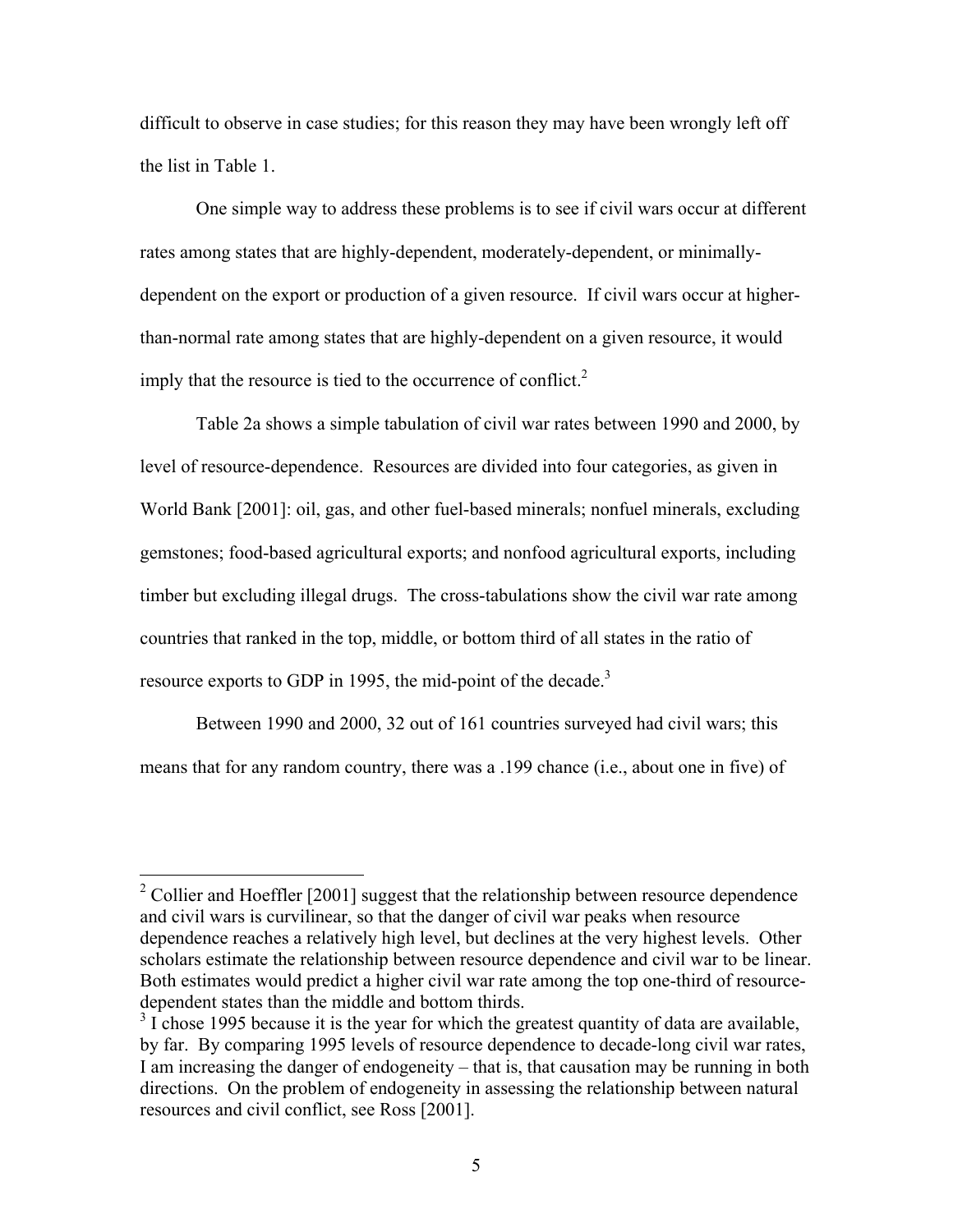suffering from a civil war at some point in the 1990s [Collier and Hoeffler 2001]. $4$  As Table 2a shows, civil wars occurred at slightly *lower* rates among states that were highlydependent on resource exports in all four categories.<sup>5</sup>

One reason why there is no obvious correlation in this table between resource dependence and civil war rates is that other factors – most importantly, income per capita – are not controlled for. A second reason is that these standard four categories exclude (or in the case of timber, fail to isolate) several types of resources that have been most visibly linked to conflict in the media: diamonds, timber, and illicit drugs.

To address the first shortcoming, Table 2b adjusts the figures in Table 2a by dividing the resource-export-to-GDP ratio by each country's income per capita, producing a figure that simultaneously reflects both resource dependence and per capita wealth. In this table resource dependent countries are at a notably higher risk of civil war. There is no obvious difference among resource types: all types of resource dependence seem to make conflicts more likely, once per capita income has been accounted for  $6$ 

Tables 3, 4, and 5 address the second shortcoming. Table 3 shows the civil war rate among timber-producing states, measured in four different ways – each representing

<span id="page-5-0"></span><sup>&</sup>lt;sup>4</sup> Of these 161 states, fifteen failed to produce any data on their export of natural resources, leaving a sample of 146 states with 29 civil wars for Table 2a. The rate of civil wars in this smaller sample, however, is identical to the rate in the larger sample: .199.

<span id="page-5-1"></span> $<sup>5</sup>$  I use the period 1990-2000 because it is easier to analyze more recent conflicts. The</sup> end of the cold war may have produced an unusually large number of resource-related wars during this decade, since it may have forced combatants in some developing countries (such as Cambodia, Afghanistan, and Angola) to replace funding from superpowers with funding from natural resource exploitation. See Keen [1998].

<span id="page-5-2"></span><sup>&</sup>lt;sup>6</sup> Collier and Hoeffler [2001] find that oil is somewhat more closely tied to conflict than mining and agricultural products – although their data base does not appear to include diamonds or drugs.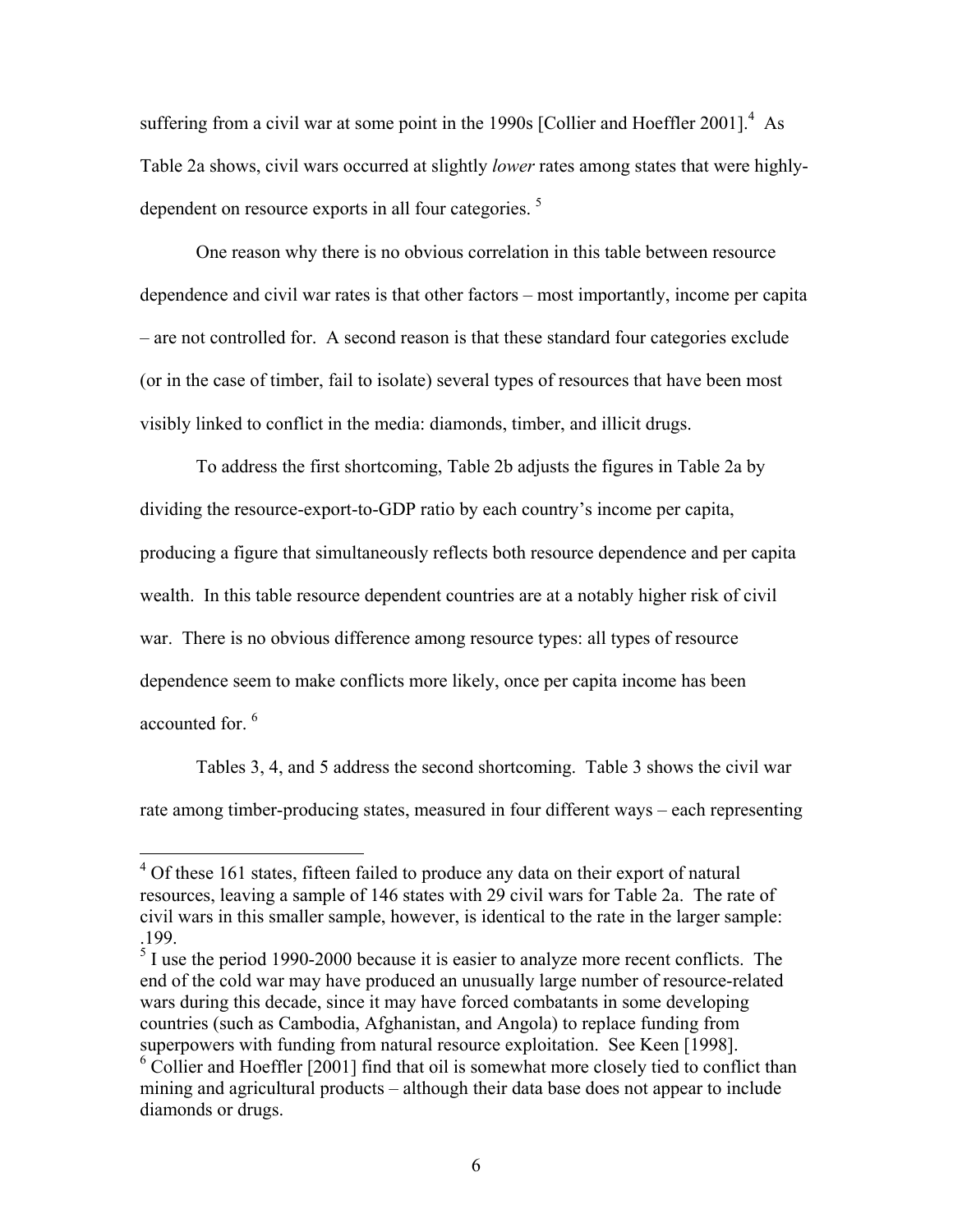an effort to see if timber production or export is in some way correlated with the incidence of conflict. The first column of numbers divides countries by the quantity of commercial timber (i.e., industrial roundwood) they produced from both natural forests and plantations in 1995; if conflict became more likely when more commercial timber was harvested, it might be apparent in this column of numbers. Of course, other things influence the amount of timber produced, such as the size of the country: the U.S. and Russia cut more timber than Gabon or Honduras, but this reflects in part their greater size. Hence, the second column, *timber/capita,* divides states by the volume of timber they produce per capita. Once again, states that are more timber-intensive do not seem to face a higher risk of civil war; in fact, they appear to face a lower risk of civil wars.

 Perhaps, however, civil war becomes more likely as states grow more dependent on the export of unprocessed timber. The third column divides states by their ratios of the value of their 1995 unprocessed timber exports to their 1995 GDP – making it comparable to the figures in Table 2a.<sup>[7](#page-6-0)</sup> As in Table 2a, there is no obvious correlation between a country's reliance on the commodity and the likelihood that it suffered from a civil war in the 1990s. Finally, the fourth column adjusts column three by dividing these figures by GDP per capita, to account for the influence of income on civil war. Even here, however, there is no evidence that greater timber dependence is associated with higher rates of conflict. This appears to contradict accounts like those of Klare [2001], which suggest that timber production or exports is linked to civil conflict.

Table 4 shows the civil war rate by production of three other commodities that are commonly faulted for "fueling" civil wars: diamonds, coca, and opium. The first column

<span id="page-6-0"></span><sup>&</sup>lt;sup>7</sup> Note that the first and second columns measure the *quantity* of timber harvested, while the third and fourth measure the *value* of timber exports, as a fraction of GDP.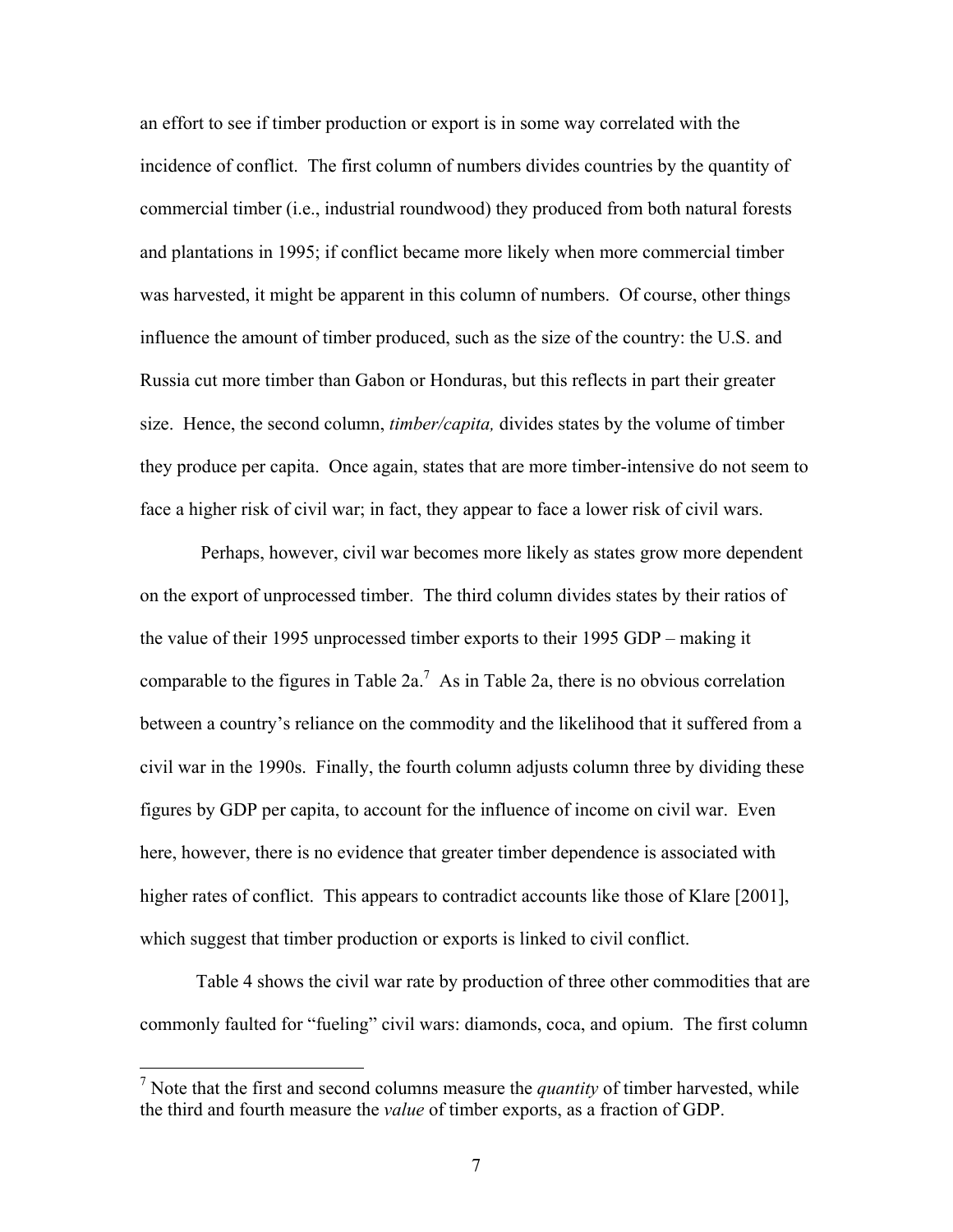of numbers lists the civil war rate among diamond producers and non-diamond producers, while the second column lists separately the civil war rate for states that produced alluvial diamonds – that is, diamonds that can be extracted from riverbeds and alluvial plains, typically at a minimal cost. Although the numbers are small, the civil war rate among diamond producers is anomalously high – and among the producers of alluvial diamonds, it is exceptionally high.

The third column compares the civil war rates of coca and opium producers with the rate among non-producers. $8 \text{ I}$  $8 \text{ I}$  combine opium and coca producers for several reasons: they are an overlapping group of countries; the production of these drugs is highly similar in land use, transportability, and value per weight; and it is easier to make inferences about larger categories of states than smaller categories. The civil war rate is much higher among the drug-producing states than among non-producers.

Finally, Table 5 records the civil war rate among states that, according to Interpol, were "primary producers," "secondary producers," or "non-producers" of cannabis – a drug that is more widely grown, lightly penalized, and has a much lower value-to-weight ratio than coca or opium products.<sup>[9](#page-7-1)</sup> Although the civil war rate is higher among primary producers than secondary producers, this finding appears somewhat fragile statistically: non-producers have a higher civil war rate than secondary producers; and if just a single civil war were dropped from the category, the rate among primary producers would no longer be anomalously high.

<span id="page-7-1"></span><span id="page-7-0"></span> $8$  I define "non-producers" as states that produced five or fewer tons of opium and coca. <sup>9</sup> "Primary producers" are the main sources of internationally-traded cannabis, while "secondary producers" export lesser amounts.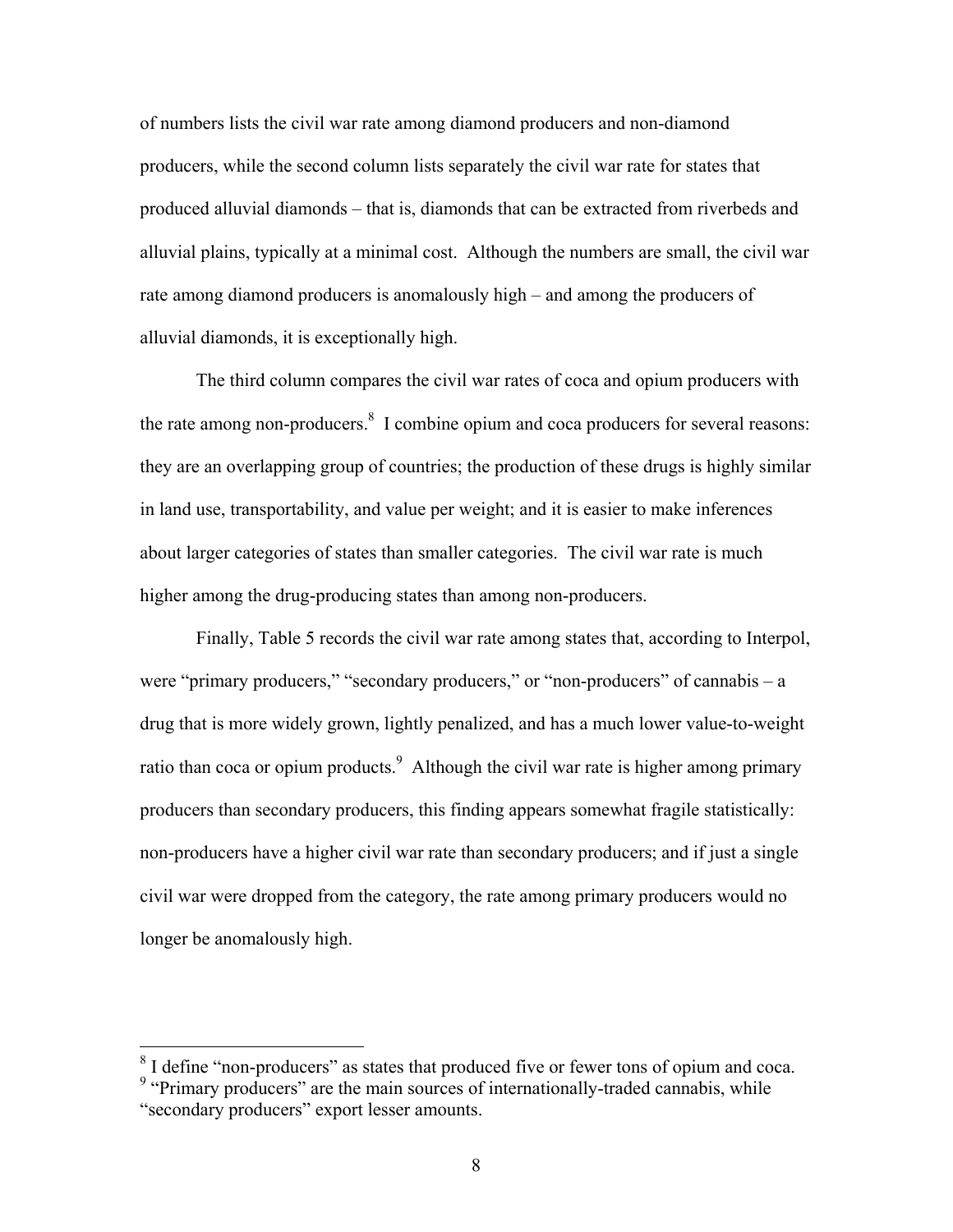The analysis in this section is exceedingly simple in statistical terms, and has several important limitations: it only considers civil wars that occurred in 1990s, not before; it is purely cross-sectional, and does not include a time-series dimension; it does not properly control for other factors that influence civil war rates; it compares civil war rates among top, middle, and bottom thirds of countries rather than examining the continuous effect of resource dependence on civil war risks; and it compares decade-long civil war rates to levels of resource dependence in 1995, the year for which the greatest quantity of data are available.

Despite these limitations, these data suggest three things. First, there is no obvious difference in the civil war rates among states dependent on the four general categories of natural resources. Second, higher rates of timber production and export do *not* appear to be linked to higher rates of civil wars. Finally, there is a strong association between civil war and both the production of diamonds – especially alluvial diamonds – and the production of drugs, especially coca and opium. What accounts for this pattern?

Few prior studies have addressed this question. An important exception is Le Billon [2001], who makes two key distinctions among resources: between those that are proximate to a national capital (and hence easier for governments to capture) and those that are distant (and hence easier for rebels to hold); and between "point source" resources, which are concentrated in a small area (and therefore more easily controlled by a single group) and diffuse resources, which are scattered over a larger area (and hence harder for any single group to capture). These two categories, he suggests, yield a fourfold typology of conflict: point-source resources near the capital create violent incentives to control the state, and hence produce coup d'etats; point-source resources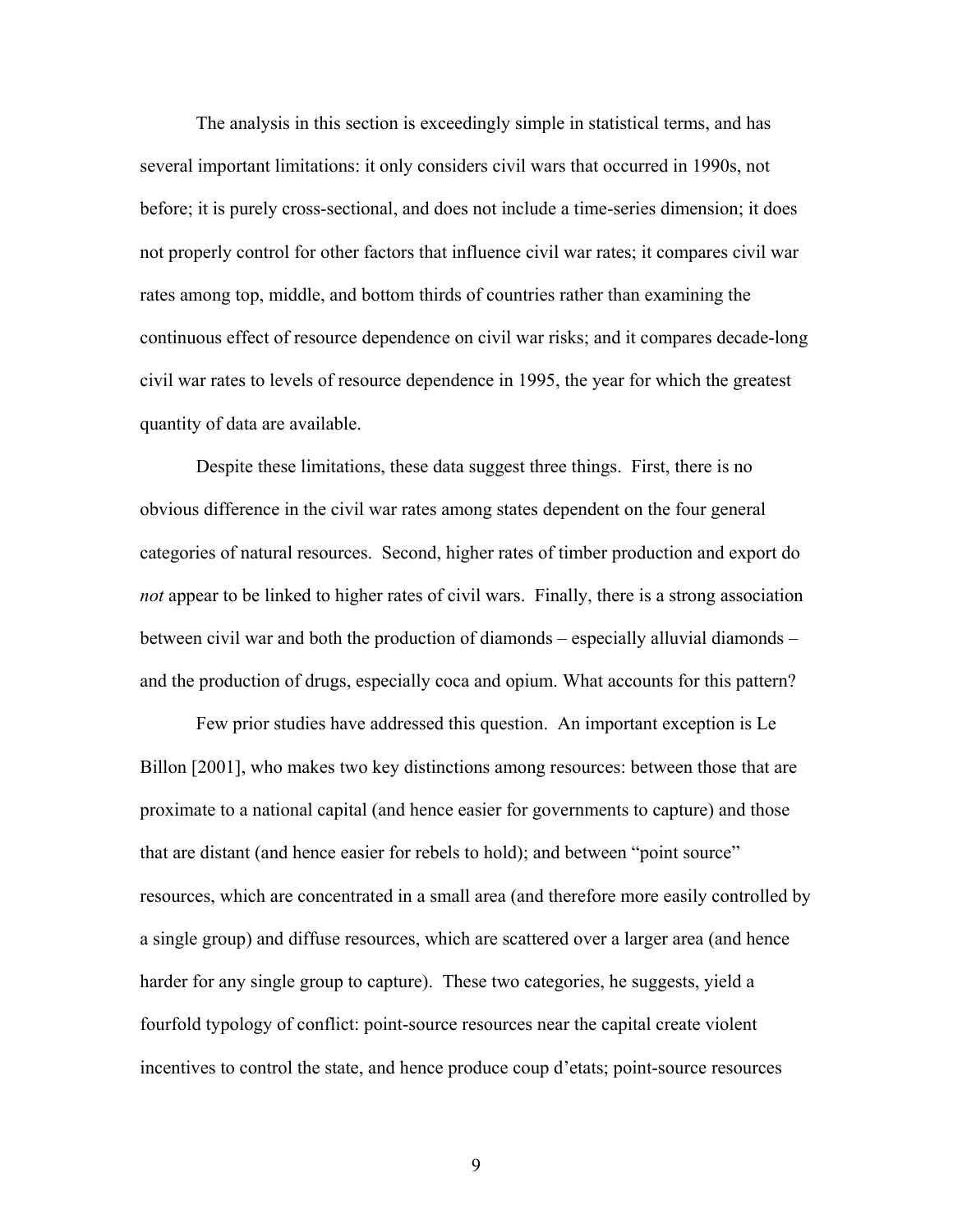that are far from the capital produce secession movements; diffuse resources near the capital lead to rebellions and rioting; and diffuse resources far from the capital lead to "warlordism," areas of de facto sovereignty with economies built around the resource itself. The Le Billon study provides an important precedent for the analysis below.

#### **2. Seven Hypotheses on Resources and Conflict**

This section develops seven hypotheses about the ways that natural resources tend to influence civil wars. It suggests that the role played by any natural resource depends largely on its lootability, and to a lesser extent, its obstructability and its legality.

A resource's *lootability* is the ease with which it can be extracted and transported by individuals or small teams of unskilled workers.<sup>10</sup> Drugs, alluvial gemstones, agricultural products, and timber are relatively lootable; deep-shaft minerals and gemstones, oil, and natural gas are relatively unlootable.

A resource is *obstructable* if its transportation can be easily blocked by a small number of individuals with few weapons; it is relatively unobstructable if it can only be blocked with many soldiers and heavy equipment. A resource's obstructability is in part a function its physical characteristics. Resources that have a high value-to-weight ratio, such as gemstones, coca and opium, are usually transported by air and are difficult to obstruct, since they can be flown out of remote areas. Resources with a lower value-toweight ratio that must be transported by truck or train – like minerals and timber – are moderately obstructable, if they must cross long distances. Resources that are transported in liquid form and travel long distances through above-ground pipelines (e.g., oil and

<span id="page-9-0"></span> $10$  I am borrowing the concept of lootability from Collier and Hoeffler [2001] and Le Billon [2001], although the definition is my own.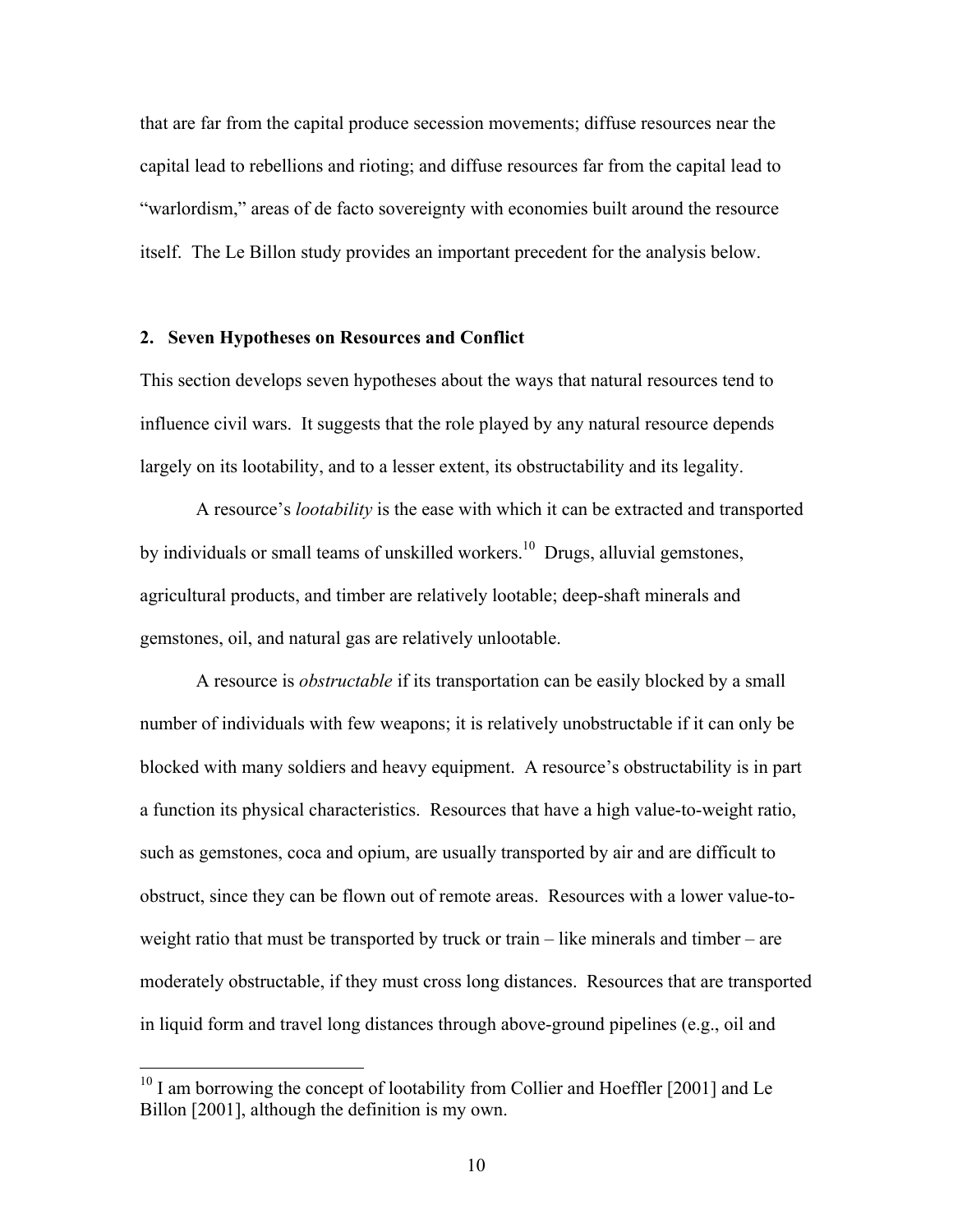natural gas) are highly obstructable, since pipelines are vulnerable to disruption twentyfour hours a day along their entire length. A resource's location also helps determine its obstructability: if an oil field is in a remote, landlocked location it is highly obstructable; if it is located near a port or offshore, it is relatively unobstructable.

Finally, most resources can be *legally* traded on international markets; drugs – coca, opium, cannabis, and their derivatives – are the main types of illegal natural resources[.11](#page-10-0)

Figure One categorizes most types of resources according to these criteria.

These three characteristics yield seven hypotheses about the social and political consequences of resource extraction. They are summarized in Table 6.

### **Hypothesis One: The more lootable a resource is, the more likely it is to benefit local peoples and the poor.**

This first hypothesis does not directly address the issues of conflict, but it provides the basis for the other hypotheses that do. The extraction of highly-lootable resources relies more heavily on the use of unskilled labor; the extraction of unlootable resources relies more heavily on skilled labor and capital. Hence lootable resources are more likely to generate income for local communities, and for unskilled workers  $-e.g.,$ the poor. Unlootable resources are more likely to produce revenues for skilled workers, for those who provide the requisite capital, and for the government. In developing countries where skilled labor and capital tend to be scarce, these factors are more likely to come from outside the region – possibly from other countries.

<span id="page-10-0"></span> $11$  There is also an illegal international trade in endangered species and their products; I have found only one instance of their sale by military forces. See Reeve and Ellis [1995].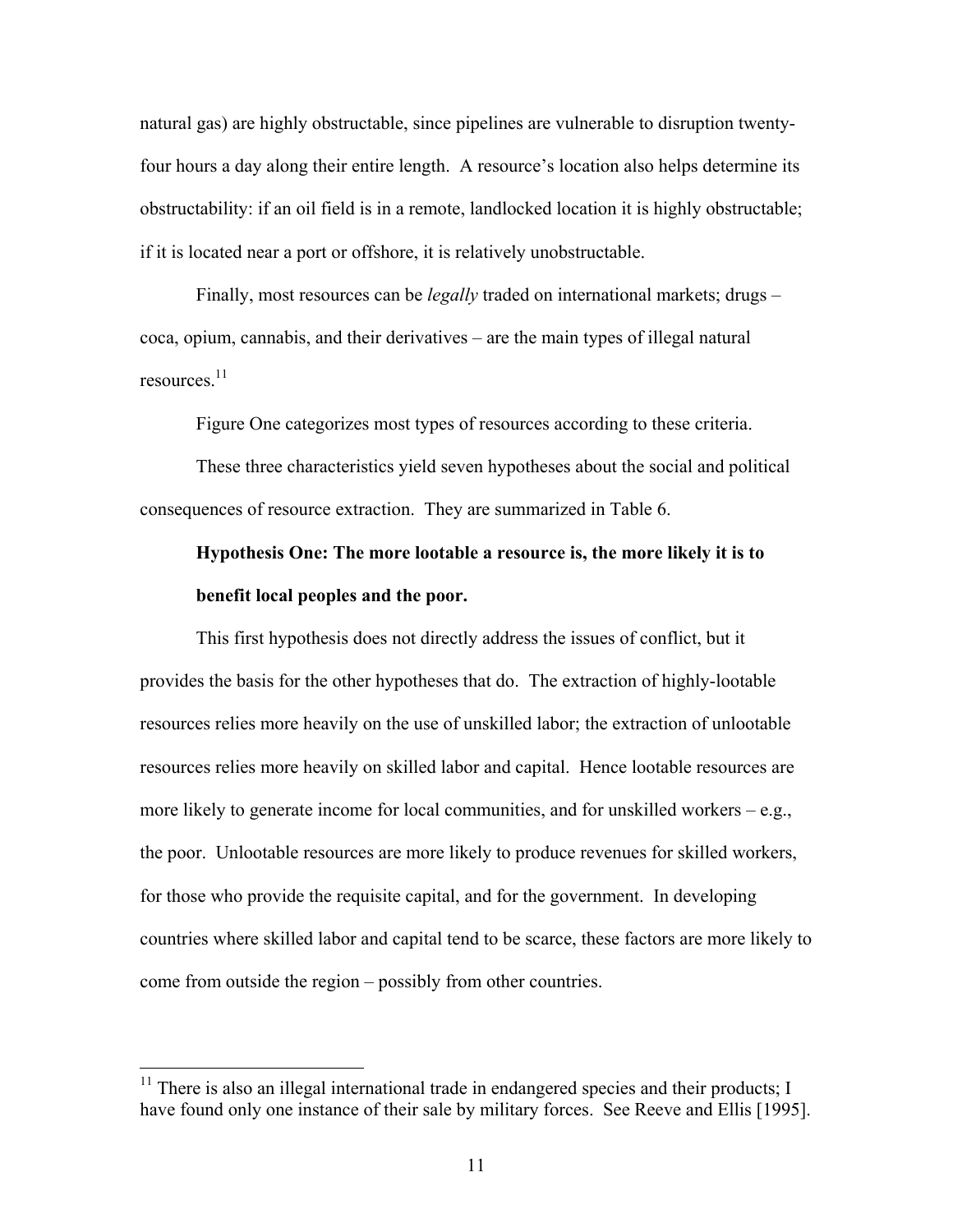If true, this hypothesis implies that the extraction of lootable resources like alluvial gems, drugs, timber, and agricultural products, are more likely to have a popular local constituency than the extraction of unlootable resources like oil, gas, and deep-shaft minerals. This also means that efforts to stop the flow of lootable resources are more likely to face opposition from local communities, and to harm low and moderate-income sectors of the economy.<sup>[12](#page-11-0)</sup>

### **Hypothesis Two: the more unlootable a resource is, the more likely it will lead to separatist conflicts**.

 This hypothesis follows directly from the previous one. If a resource is highly lootable, it is more likely to generate direct benefits for the poor, and to benefit local peoples; if it is relatively unlootable, it is more likely to generate revenues for skilled workers (who are less likely to be from the region), the extraction firm, and the government – and hence to produce grievances about the distribution of resource wealth.

This has important consequences for separatist conflicts. Separatist conflicts in resource-rich areas are commonly inspired by grievances over the distribution of resource revenue.

Figure Two divides the six separatist conflicts from Table 1 into those involving lootables and those involving unlootables. The nine non-separatist conflicts from Table 1 are similarly divided for comparison. Of the six separatist conflicts, five feature unlootable resources: the Cabinda conflict in Angola (over oil); the Bougainville conflict in Papua New Guinea (over copper); the Aceh conflict (over natural gas) and the West Papua (Irian Jaya) conflict in Indonesia (over copper and gold); and the conflict in Sudan

<span id="page-11-0"></span> $12$  I am grateful to Karen Ballentine for pointing out this implication.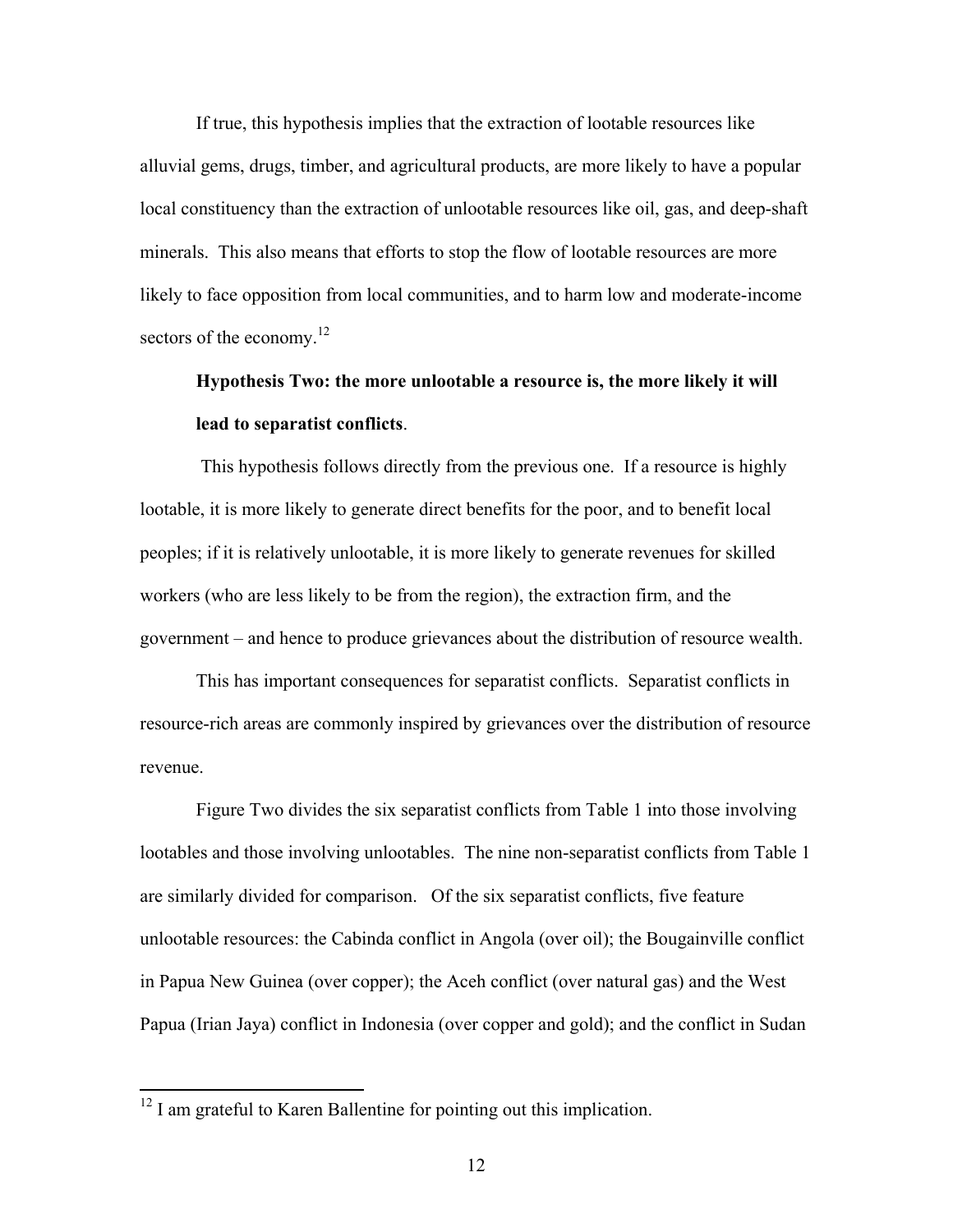(over oil).<sup>13</sup> In each of these five cases, grievances over the distribution of resource wealth has helped spark or exacerbate the conflict. Just one separatist conflict features lootable resources: Burma. In that conflict, rebel groups have used opium and gemstones to fund themselves, but the production of those goods has not in itself caused separatist grievances.

# **Hypothesis Three: The more lootable a resource is, the more likely it is to benefit a rebel group; the more unlootable it is, the more likely it is to benefit the government.**

 If a resource is highly lootable, which ever party controls the surrounding territory can use it for funding. But if it is unlootable it is more likely to benefit the government, since the government is more able to credibly provide the security guarantees necessary to attract and maintain the requisite skilled labor and capital. Both sides in a conflict can benefit from holding an area that produces alluvial diamonds or drugs, but only the government is likely to benefit from holding an area that produces oil or copper.

Skeptics may point out that a rebel army still profits from gaining control of an unlootable resource, since it will deny resource revenues to the government. This is true, but an unlootable resource will nonetheless still be of less value to the rebels than a lootable resource. Imagine that a rebel army captures from the government an unlootable resource, which annually produces *X* in revenue. The net change in revenue from this event is the amount of annual revenue lost by the government  $(X)$  plus the amount of annual revenue gained by the rebels (zero, since they cannot extract the resource) for a

<span id="page-12-0"></span><sup>&</sup>lt;sup>13</sup> Other prominent examples from earlier decades are the Biafra rebellion in Nigeria, and the Katanga rebellions in the Democratic Republic of Congo.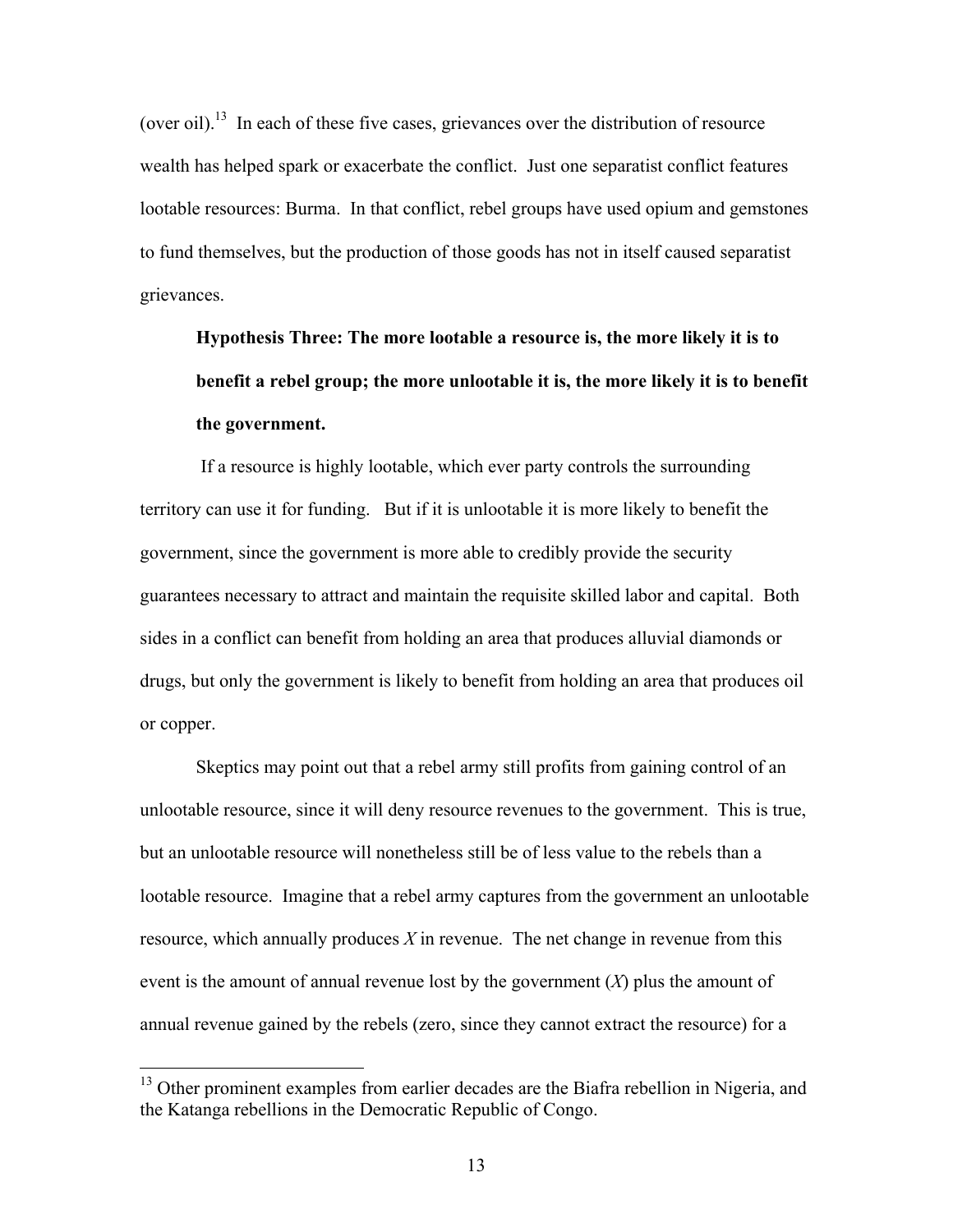total of *X*. Now imagine that the rebel army captures a lootable resource from the government, which also produces *X* in revenue. In this case, the net change in revenue is 2*X,* including both the revenue lost by the government (*X)* and the revenue gained by the rebels  $(X)$ . Hence lootable resources should be more valuable than unlootable resources to the rebels; unlootable resources should be more valuable than lootable resources to the government.

Figure Three shows that the cases in Table 1 are consistent with this pattern.<sup>14</sup> In all ten cases with lootable resources, resource revenues flowed to either the rebels exclusively, or to both sides. In the eight cases with unlootable resources, revenues went exclusively to the government in four cases, to both sides in four cases, and to the rebels exclusively in none. Of the four conflicts in which unlootable resources produced revenues for both sides, in two cases (Colombia and Sudan) it was because long oil pipelines made the resource obstructable, and hence susceptible to hold ups – a topic I address below (Hypothesis Six).

It is also notable that in the three conflicts with both lootable and unlootable resources – Angola (UNITA), Colombia, and the Democratic Republic of Congo – in two cases (Angola and the Democratic Republic of Congo), the government has continuously controlled the unlootable resources, while the rebels have periodically controlled the lootable resources. In the third case (Colombia), the leftist guerrillas and the right-wing paramilitaries have both raised money from both resources.

<span id="page-13-0"></span><sup>&</sup>lt;sup>14</sup> Note that for conflicts in which both lootable and unlootable resources mattered (Afghanistan, Angola, Colombia, and the Democratic Republic of Congo), I have listed separately which party generated money from which resource.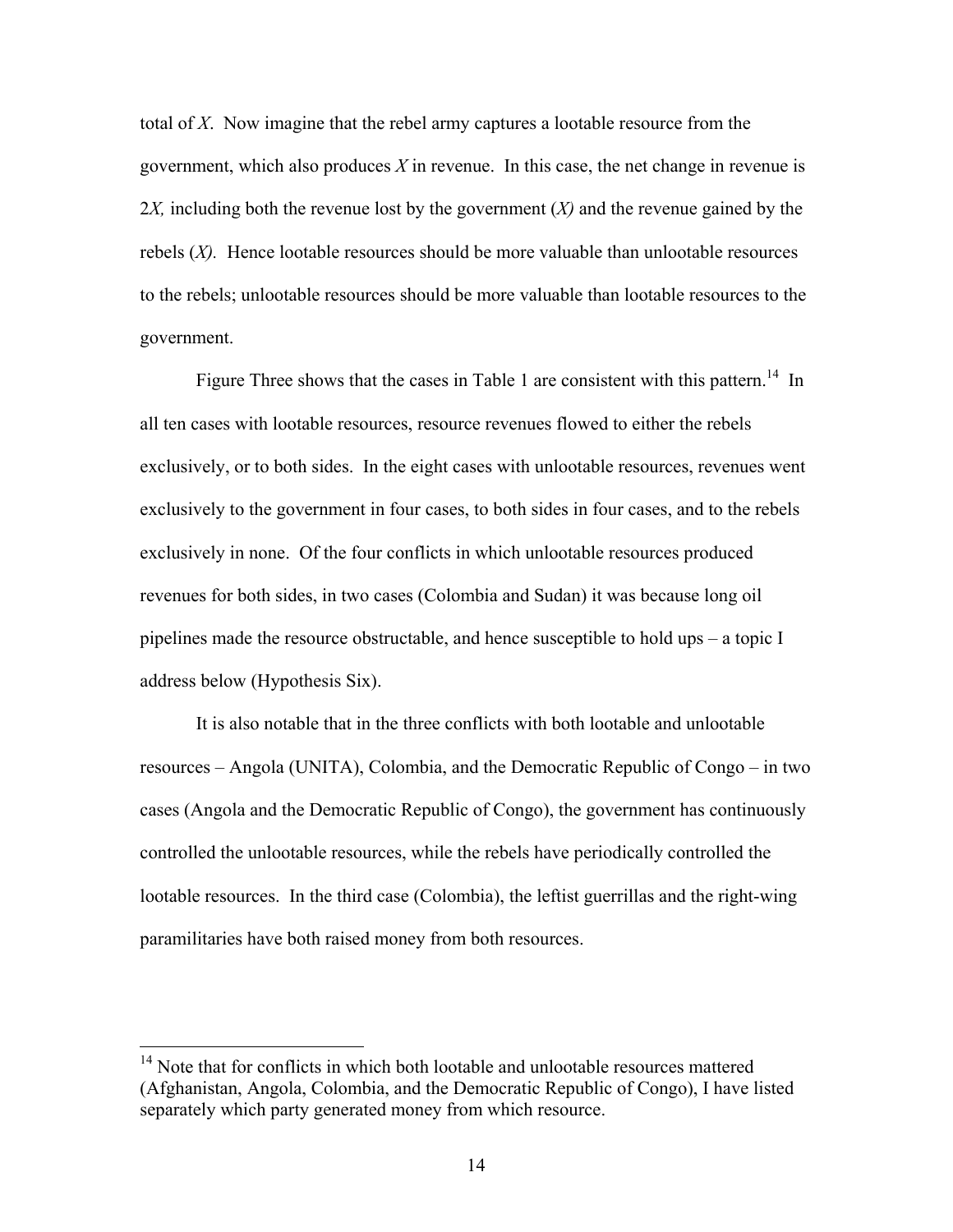## **Hypothesis Four: The more lootable the resource, the more likely it is to create discipline problems inside the army that controls it.**

If a resource is unlootable – such as oil or natural gas – then it will most likely help fund the military of the side that controls it through a centralized process. Unlootable resources must be managed by large firms or state-owned enterprises, which will generate revenues for the government; these in turn will be appropriated to military forces through some type of budgetary mechanism. This centralized process should help give commanding officers fiscal tools to help them maintain control over lower-ranking officers and soldiers.

If a resource is lootable, however, it is less likely to generate funds for the government. It also creates opportunities for soldiers of all ranks to earn money by extracting or transporting the resources themselves, or extorting money from others who do.[15](#page-14-0) The result is likely to be a reduced level of discipline and central control in the armed forces of the party that controls the resource.

There is only sporadic data on discipline problems within government and rebel forces. It is noteworthy, however, that of the fifteen cases in this sample, there were five cases in which a breakdown of military cohesion was so severe that some units defected to the other side, or did battle with each other. Four cases involved lootable resources: Cambodia (among the rebels), the Democratic Republic of Congo (among the rebels), Liberia (among the rebels), and Sierra Leone (on the government side). The fifth case, Sudan (among the rebels) involved oil, an obstructable resource.

<span id="page-14-0"></span> $15$  Le Billon [2001] makes a similar point.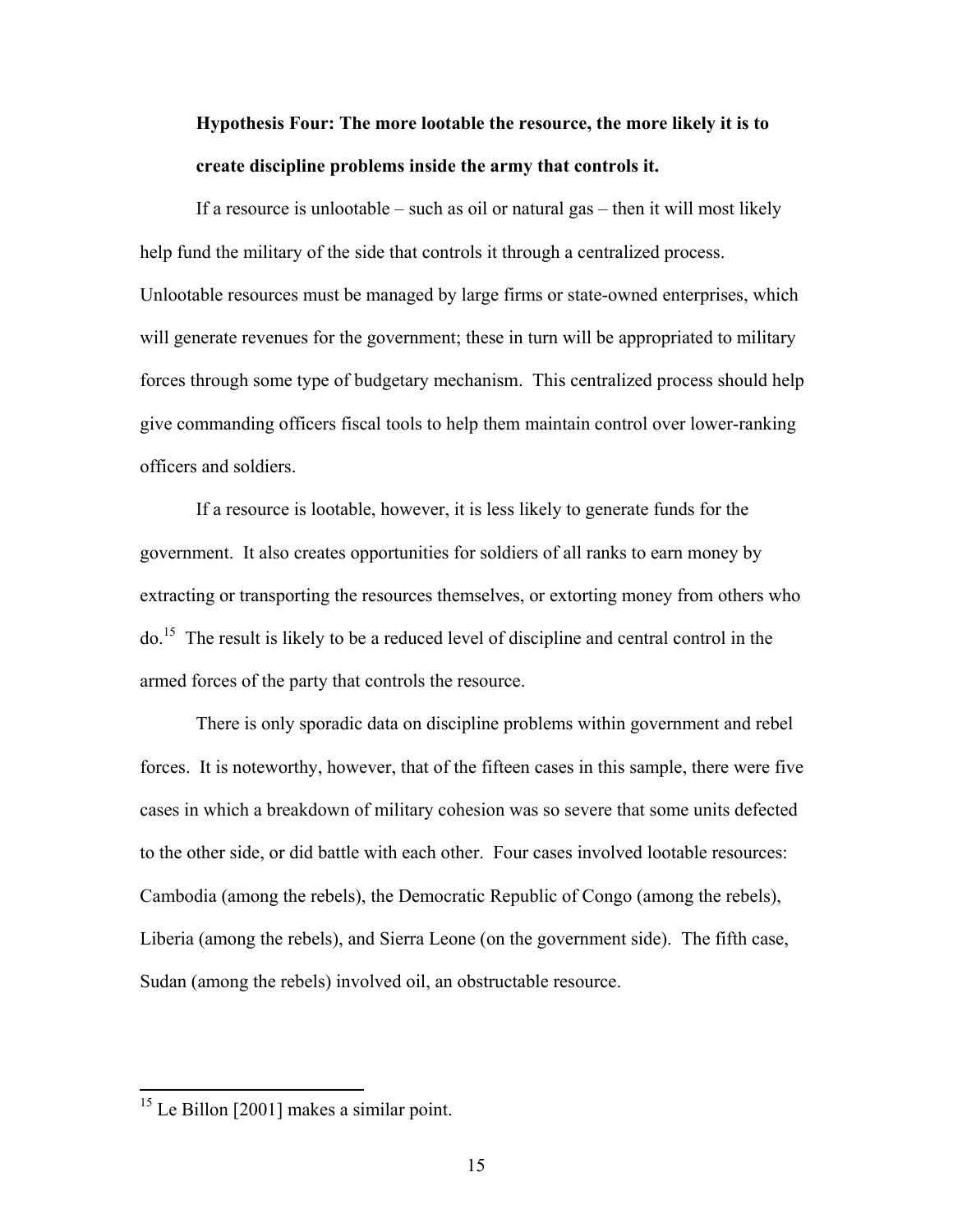## **Hypothesis Five: The more lootable the resource, the more likely it is to prolong non-separatist conflicts**.

There are three rationales behind this hypothesis. The first is based on Hypothesis Three. When resource revenue flows to the rebels, it is likely to prolong a conflict, since the rebels are typically the weaker party, and without this funding they are more likely to be forced to the negotiating table or extinguished. Conversely, if resource revenue accrues to the government, it is likely to shorten a conflict by bringing about a quicker victory or settlement – provided that the government is the stronger party. <sup>16</sup> If both parties carry out resource looting, the net effect should be to lengthen the conflict, since combat is likely to continue as long as the weaker party does not run out of money. Hence unlootable resources are more likely to shorten a war, by strengthening the stronger side; lootable resources are more likely to lengthen one, by strengthening the weaker side, or both sides.

The second rationale is based on Hypothesis Four. Discipline problems – which should be more strongly associated with lootable resources – are also likely to lengthen conflicts by making it harder for commanding officers to impose the terms of a settlement on their own forces [Fearon 2001, Ross 2001].

There is also a third possibility: that wartime resource exploitation will become so profitable for rebels that they prefer war to peace. Again, this is more likely if resources are lootable – and hence can generate profits for rebels – than if they are unlootable.

<span id="page-15-0"></span><sup>&</sup>lt;sup>16</sup> An important assumption is that conflicts will tend to last longer when the two sides have more equal resources. This assumption is supported by evidence from interstate conflicts [Bennett and Stam 1996].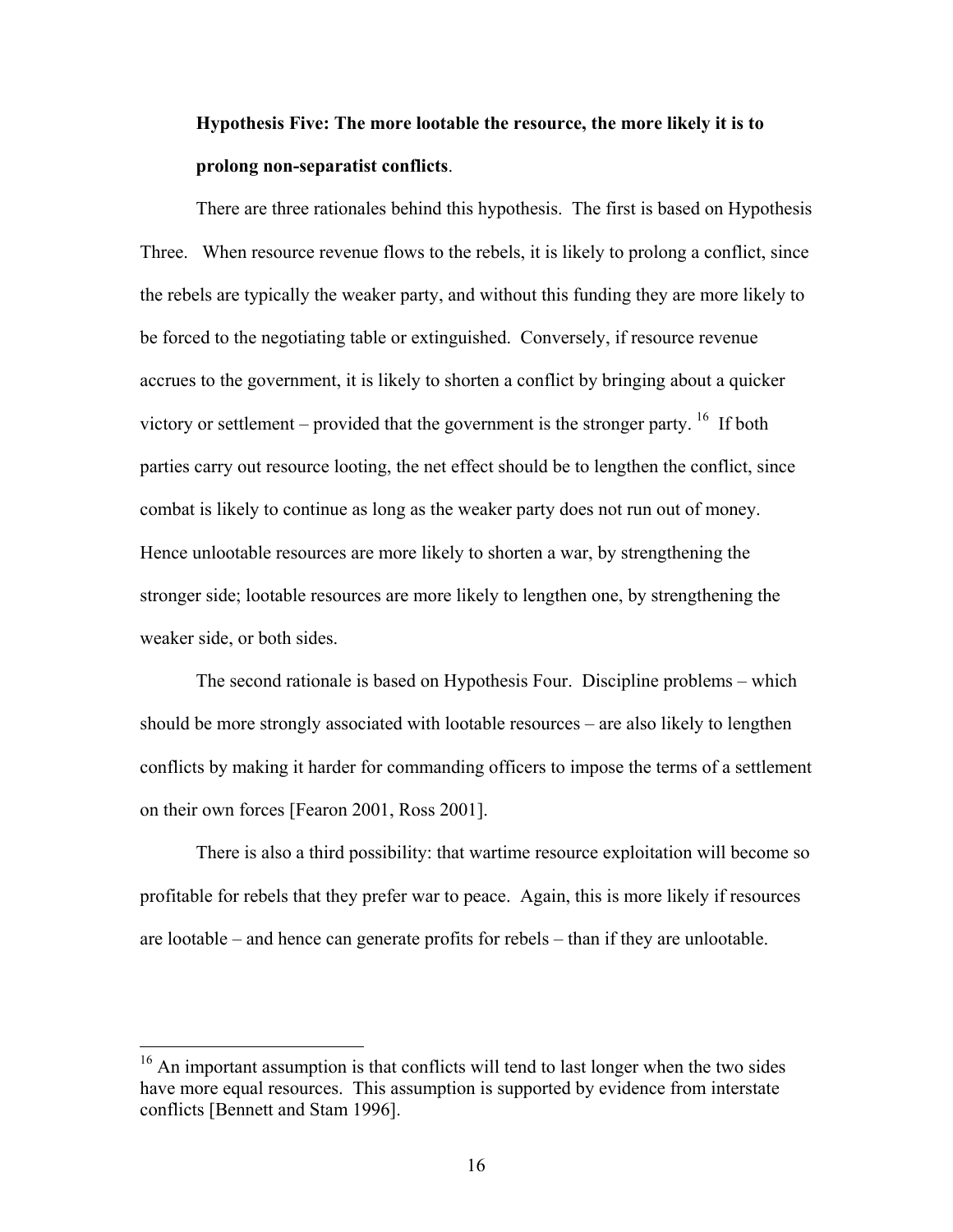This hypothesis only applies to non-separatist conflicts. As Fearon [2001] points out, separatist and non-separatist conflicts appear to have substantially different characteristics: separatist conflicts tend to last longer, and often continue even when the separatist movement is at an overwhelming financial disadvantage. This may be because separatist movements can often sustain themselves indefinitely in a territory dominated by members of their own ethnic group, where government forces are considered alien.

This is a difficult hypothesis to investigate empirically, in part because so many of the conflicts in this sample are ongoing – meaning that we do not know much about their ultimate duration. One way to examine the hypothesis is to put this problem aside and compare the duration of non-separatist conflicts with lootable resources to those with unlootable resources. Table 7 shows this comparison. The only non-separatist conflict with unlootable resources – the 1997 war in the Congo Republic, which lasted just four months – is also the briefest conflict.

This hypothesis can also be examined indirectly by determining whether any of these three causal processes – resource exploitation by the weaker side, discipline problems that impede a settlement, and resource profiteering that impedes a settlement – have occurred in the fifteen cases. While this will not tell us if these conflicts have *actually* been lengthened by resources, it can tell us if any of the three process, which I argue *are likely to* lengthen the conflicts, have occurred.

Table 8 codes the fifteen conflicts according to whether or not the three processes have occurred. Since three conflicts include both lootable and unlootable resources, these conflicts are each listed twice, and the effects of each type of resource is coded independently. I included both the separatist and non-separatist conflicts in this table to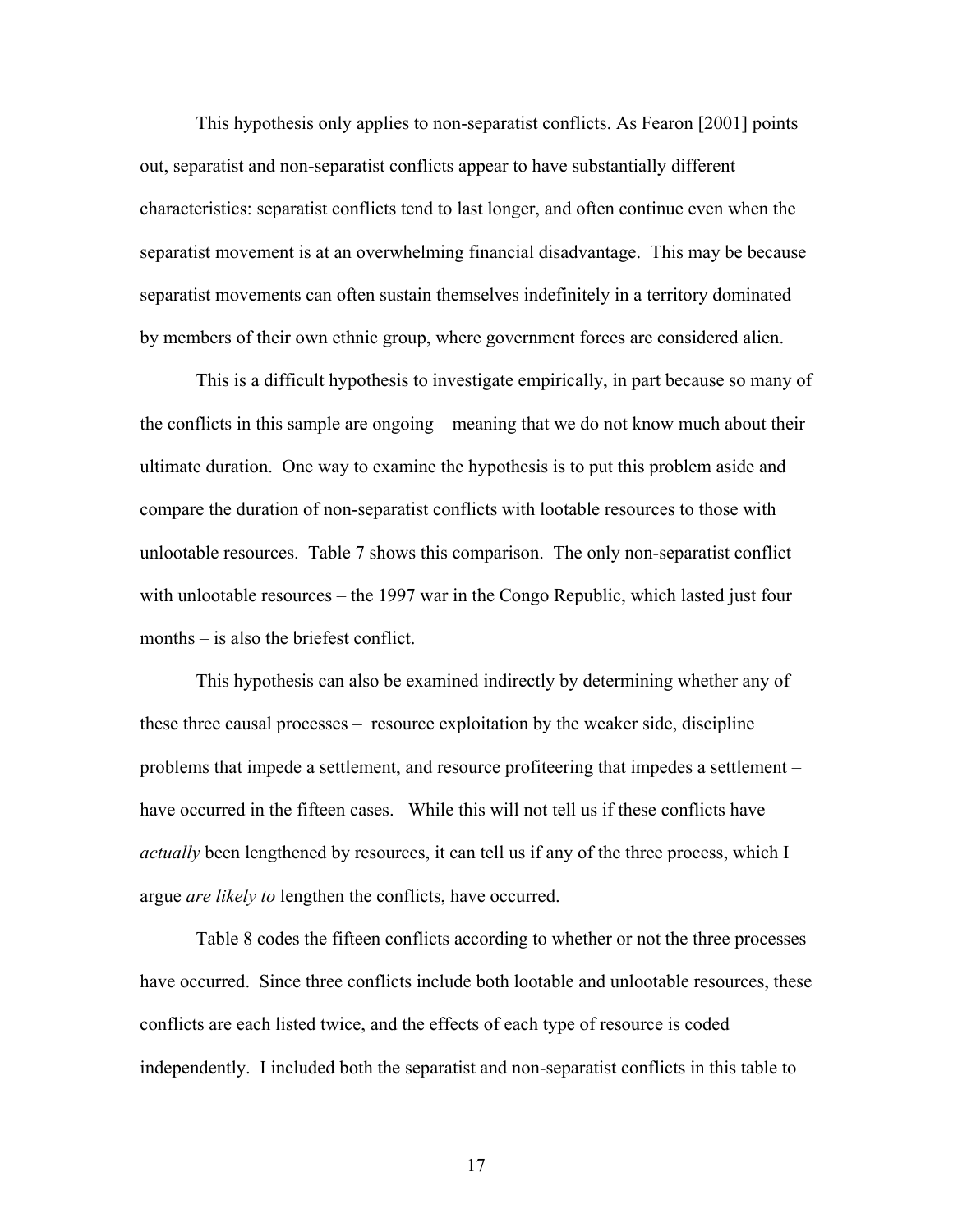provide additional data on the incidence of these three processes, even though the hypothesis only applies to non-separatist conflicts.

Table 8 shows that resource revenues went to the weak side in nine out of nine cases with lootable resources, but only five of nine cases with unlootable resources. In two of these five cases, the unlootable resource still benefited the government (Hypothesis Three), but at junctures when the government was the weaker party.<sup>17</sup> In two other cases (Colombia and Sudan), the weak side profited from an unlootable resource (oil) due to its obstructability.

Major discipline problems were observed in five of the nine cases with lootable resources, but none of the cases with unlootable resources.<sup>18</sup> The evidence is somewhat harder to interpret regarding the third process. Resources appeared to create an economic incentive that undermined peace treaties in Liberia and the Democratic Republic of Congo [Ellis 1999; UN Panel of Experts 2001]. In the former case, the resources were lootable; in the latter, they were both lootable and unlootable. In two other cases, Burma and the Congo Republic, resource wealth appeared to create incentives that hastened a settlement [Lintner 1999]. It is difficult to draw any general conclusions about this final dynamic.

In short, there is indirect evidence that both lootable and unlootable resources may trigger at least two processes that prolong conflicts; and that – as Hypothesis Five

<span id="page-17-0"></span> $17$  These were the conflicts in Angola (in 1993-94) and the Democratic Republic of Congo (in 1997-98).

<span id="page-17-1"></span> $18$  Note, however, that in the case of Cambodia, these discipline problems led to an earlier end to the conflict when a rebel faction defected to the government side in order to retain its access to timber and gems.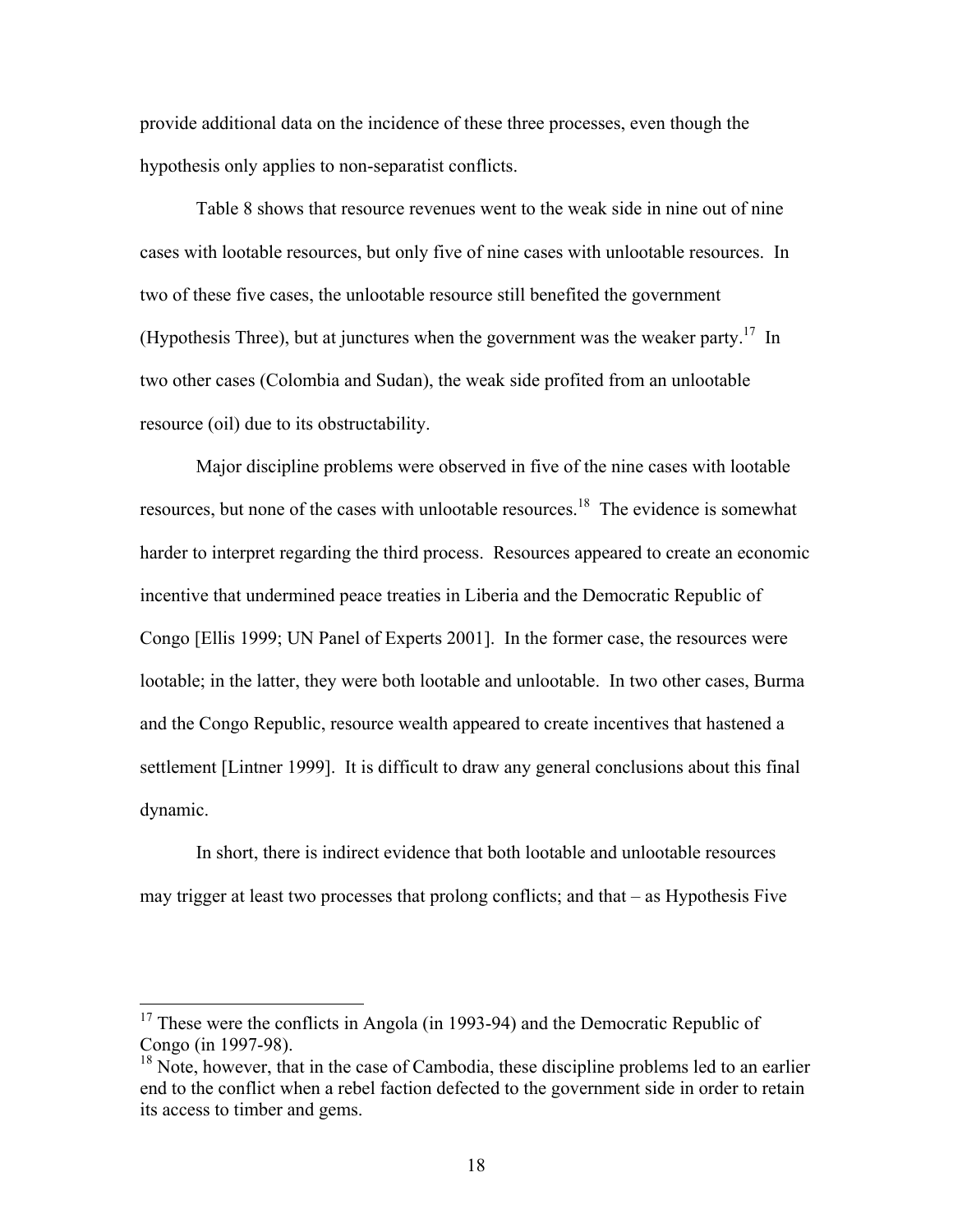suggests – lootable resources tend to trigger these processes more frequently than unlootable resources.

## **Hypothesis Six: If a resource is obstructable, it is more likely to increase the duration and intensity of conflicts.**

There are two reasons why this may be so. First, obstructable resources are subject to hold-ups, a tactic that benefits a weaker party in its campaign against a stronger opponent, and hence will tend to lengthen a conflict. The most easily obstructed resource, oil, has been a factor in five of the fifteen conflicts in the sample. In three cases the oil has been offshore and hence impervious to hold-ups (Angola-Cabinda, Angola-UNITA, and Congo Republic); but in the other two cases (Colombia and Sudan), rebels have bombed pipelines to extort money from the government or oil firms, and to disrupt the government's revenues.<sup>19</sup>

In Colombia, for example, the country's oil must be transported to the coast from the unstable interior through two exceptionally long pipelines.<sup>20</sup> In 2000, the pipelines were bombed 98 times. Colombia's rebel groups have used these attacks to extort an estimated \$140 million annually; this windfall has enabled one group, the National Liberation Army (ELN), to grow from fewer than 40 members to at least 3,000 [Dunning and Wirpsa 2001].

Obstructable resources can also have a second effect: a government may anticipate that its resources will be subject to hold-ups by aggrieved local peoples, and decide to act pre-emptively by using terror and repression against them. Here we might

<span id="page-18-0"></span><sup>&</sup>lt;sup>19</sup> Obstructable resources are similar to lootable resources, since small bands of unskilled troops can use them to generate revenues.

<span id="page-18-1"></span> $20$  One pipeline, operated by BP Amaco, is 444 miles long; the other, operated by Occidental Petroleum, is 485 miles long.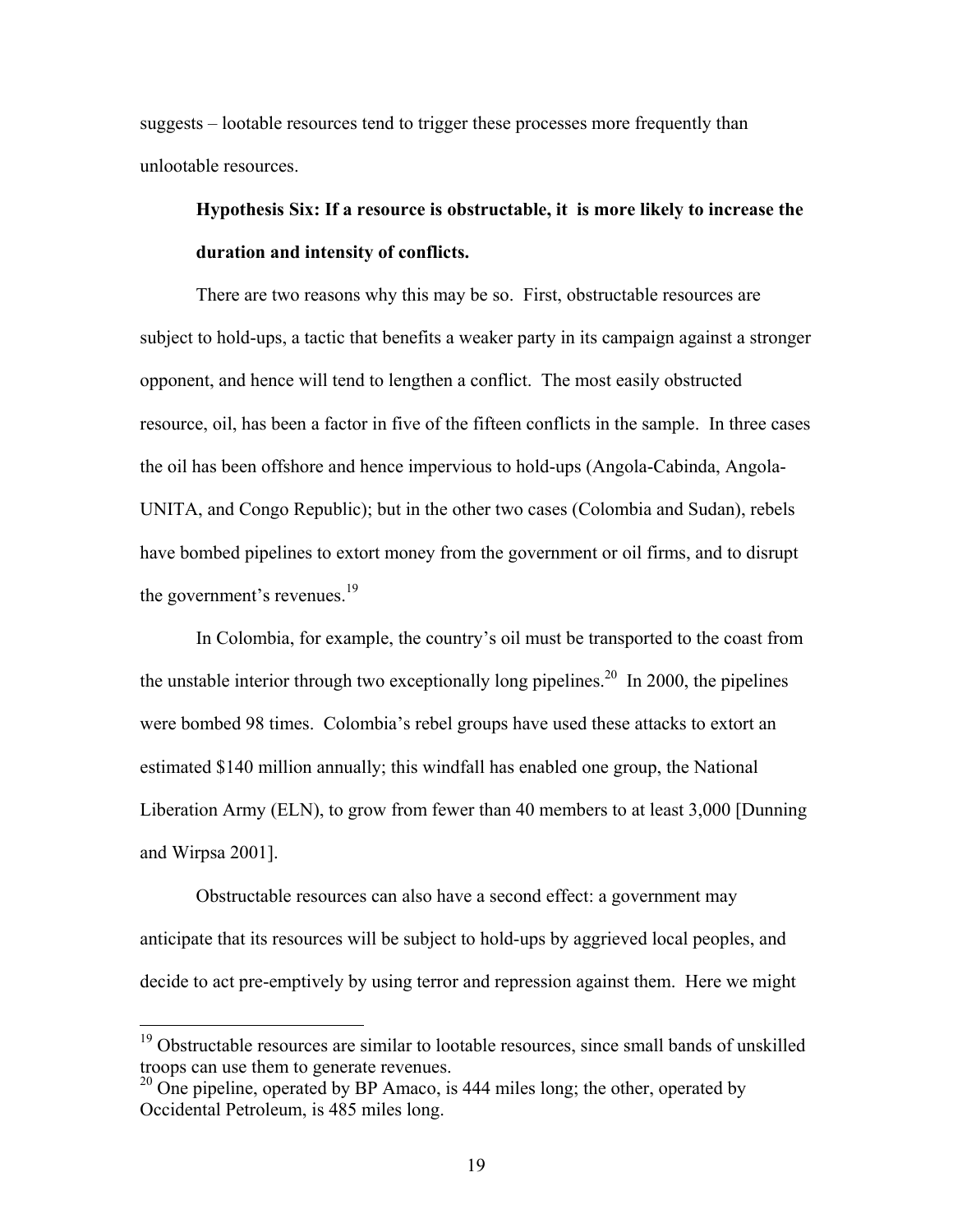*not* witness a full-blown civil war – if the repression is "successful" in the government's eyes – but nonetheless have a large number of resource-related casualties. Such preemptive campaigns have occurred in the Indonesian province of Aceh, where a natural gas facility was threatened by a pro-separatist movement; and even more lethally, in the Sudan.

The Sudan has witnessed both hold-ups by the rebel group and pre-emptive repression by the government. Sudan's oil reserves are located in the country's south, a region with longstanding separatist aspirations. The north's efforts to gain access to the south's oil has been a major source of grievance, which has been evident in both the rhetoric and the actions of the Sudan People's Liberation Army (SPLA): it has issued complaints that the north is stealing the south's resources, and between 1983 and 1999, repeatedly demanded that work cease on a pipeline that would take oil from wells in the south to a refinery in the north. It also periodically attacked the workers and equipment associated with pipeline construction. These attacks helped the SPLA to fund itself by extorting money from western oil firms that wished to protect their equipment [O'Ballance 2000, Anderson 1999].

To counter the rebels, the government has tried to forcibly create a *cordon sanitaire* around the pipeline, and to clear whole populations from the oilfields. Clearances in the upper Nile region began in 1980, halted in the mid-1980s when oil development temporarily ceased, then resumed in the late 1990s when oil development resumed. Since early 1999, the government has used summary executions, rape, ground attacks, helicopter gunships, and high-altitude bombing to force tens of thousands of people from their homes in the oil regions. It has also razed houses, destroyed crops, and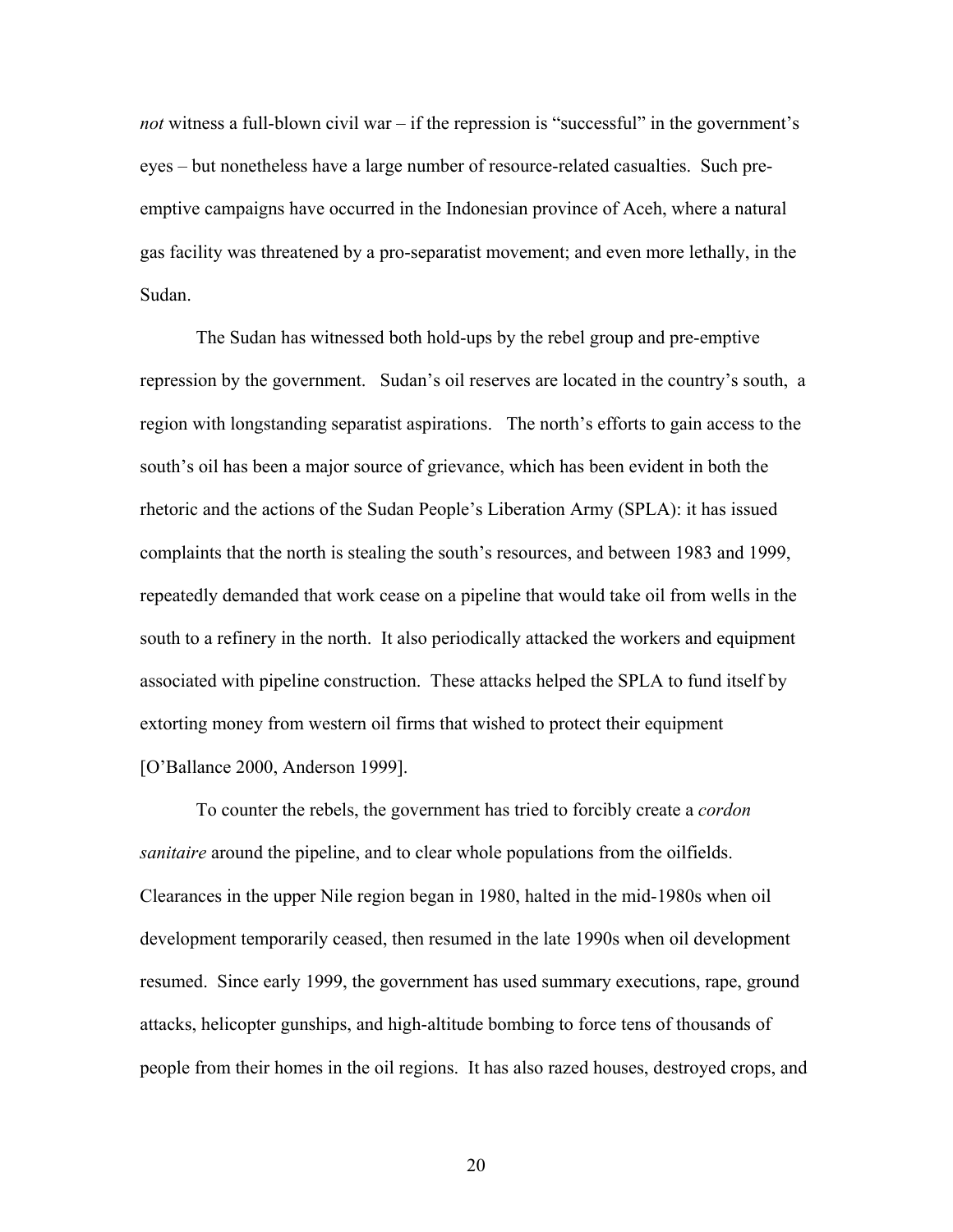looted livestock to prevent people from returning [Amnesty International 2000]. Although foreign observers have often been prevented from entering the affected areas, the pattern of displacements has been documented by both a special rapporteur for the UN Commission on Human Rights  $[2001]$  and several NGOs [Christian Aid 2001].<sup>21</sup>

## **Hypothesis Seven: If the resource is illegal, it is more likely to benefit the rebels – unless the government is willing to endure international sanctions.**

There are strong international sanctions against the production of illegal natural resources – e.g., coca, opium, and cannabis; these sanctions are more effective against states than against non-state entities, like rebel movements. If illegal substances are cultivated in a country suffering from a civil war, it will be hard for the government's forces to profit from their presence, since they are likely to be subjected to international sanctions; a rebel group should be less responsive to international sanctions and hence should be more likely to seek funding from drug sales. This should not hold true, however, for governments that are willing to endure international sanctions, and pursue autarkic economic policies.

There are just four drug-producing states in the sample, which makes it difficult to know if this is a valid generalization. Table 9 lists these four states, along with the side that benefited from the drug trade. In one case (Peru) the rebels were the only ones who systematically raised money from the drug trade. In the other cases, both sides earned

<span id="page-20-0"></span> $2<sup>1</sup>$  It is important to acknowledge that the Sudanese civil war does not conform to simple "separatist" or "Muslim versus non-Muslim" or "north-south" descriptions. Often these divisions have been blurred: the (northern Muslim) government has sometimes made alliances with non-Muslim Dinka or Nuer militias in the south, while the rebels have sometimes been allied with northern Muslim groups that have fallen out with the government. According to a report by Amnesty International [2000, 3], "during the last few years, more people have lost their lives in inter-factional fighting amongst Southerners than in armed encounters with government forces."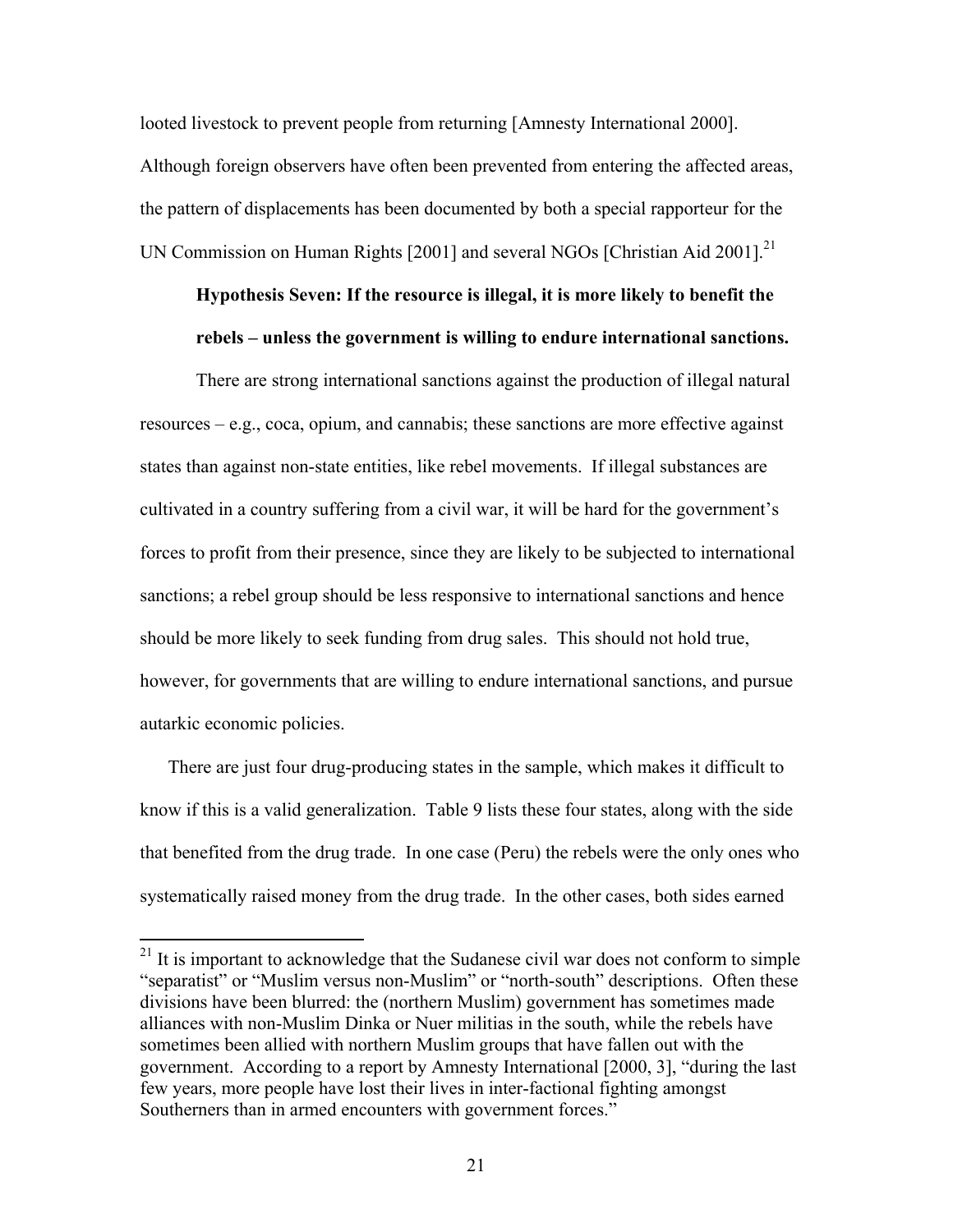money from drugs – in two cases because the government was willing to endure international sanctions (Afghanistan and Burma), and in the third case (Colombia) because drug revenues were collected by paramilitary forces, who were allied with the government, but sufficiently independent from it (at least nominally) to allow the government to avoid international sanctions.

#### **3. Implications and Conclusions**

This paper's aim is to help determine whether some types of natural resources are more closely tied to civil wars than others, and if so, why.

The first section, using simple cross tabulations, showed that alluvial diamonds and illegal drugs appear to be more strongly linked to civil war than other resources; that timber is not associated with civil war; and that other categories of natural resources are about equally tied to civil wars.

The second section uses evidence from fifteen recent civil wars to develop hypotheses about why this pattern may hold. It argues that three qualities of any natural resource – most importantly, its susceptibility to low-cost extraction, or "looting" – tends to influence the incidence and duration of civil wars. It also suggests that different types of resources have different consequences for separatist wars than for non-separatist wars.

Here I describe the implications of these seven hypotheses for both lootable and unlootable resources.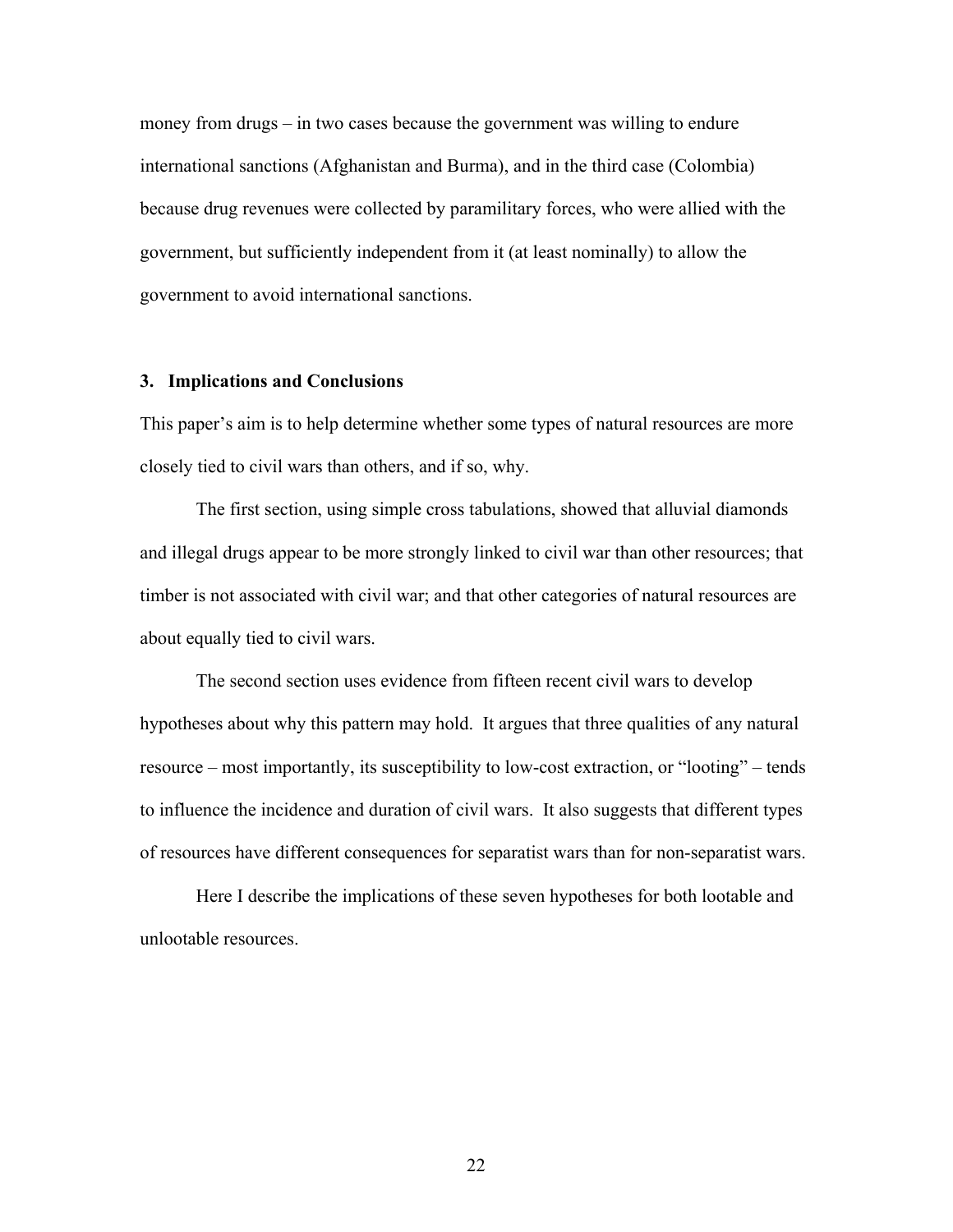#### *Unlootable Resources*

 $\overline{a}$ 

Unlootable resources include oil, natural gas, and all types of deep-shaft minerals.<sup>22</sup> The six hypotheses have both good and bad implications for states with unlootable resources; in general, the good news concerns non-separatist conflicts and the bad news concerns separatist conflicts.

The good news is that unlootable resources should make non-separatist conflicts briefer, since they tend to be of greater benefit to the government. If the government is the stronger party – which is usually but not always true in these fifteen cases – this should hasten the end of the conflict by bringing about a quicker government victory. On the other hand, if the government is the weaker party, but still receives revenues from unlootable resources – as in the case of Angola in 1993-94, and the Democratic Republic of Congo in 1997-98 – it may prolong the conflict by averting the government's defeat.

 The bad news about unlootable resources is that they are more likely than lootable resources to cause separatist conflicts; moreover, separatist conflicts tend to last longer than non-separatist conflicts. Five separatist conflicts in this sample were in part caused by grievances over the distribution of resource wealth; such grievances appear more likely to arise over unlootable resources than lootable resources.

In cases where the resource is obstructable – in particular, when it must travel through a long, above-ground pipeline – it creates a further class of problems, by presenting rebel groups with an unceasing flow of extortion opportunities.

These two dangers – that unlootable resources will be a source of grievance (in separatist conflicts), or a source of finance (if they are obstructable) – are depicted in

<span id="page-22-0"></span> $22$  This includes diamonds that are deposited far underground – often called kimberlite diamonds.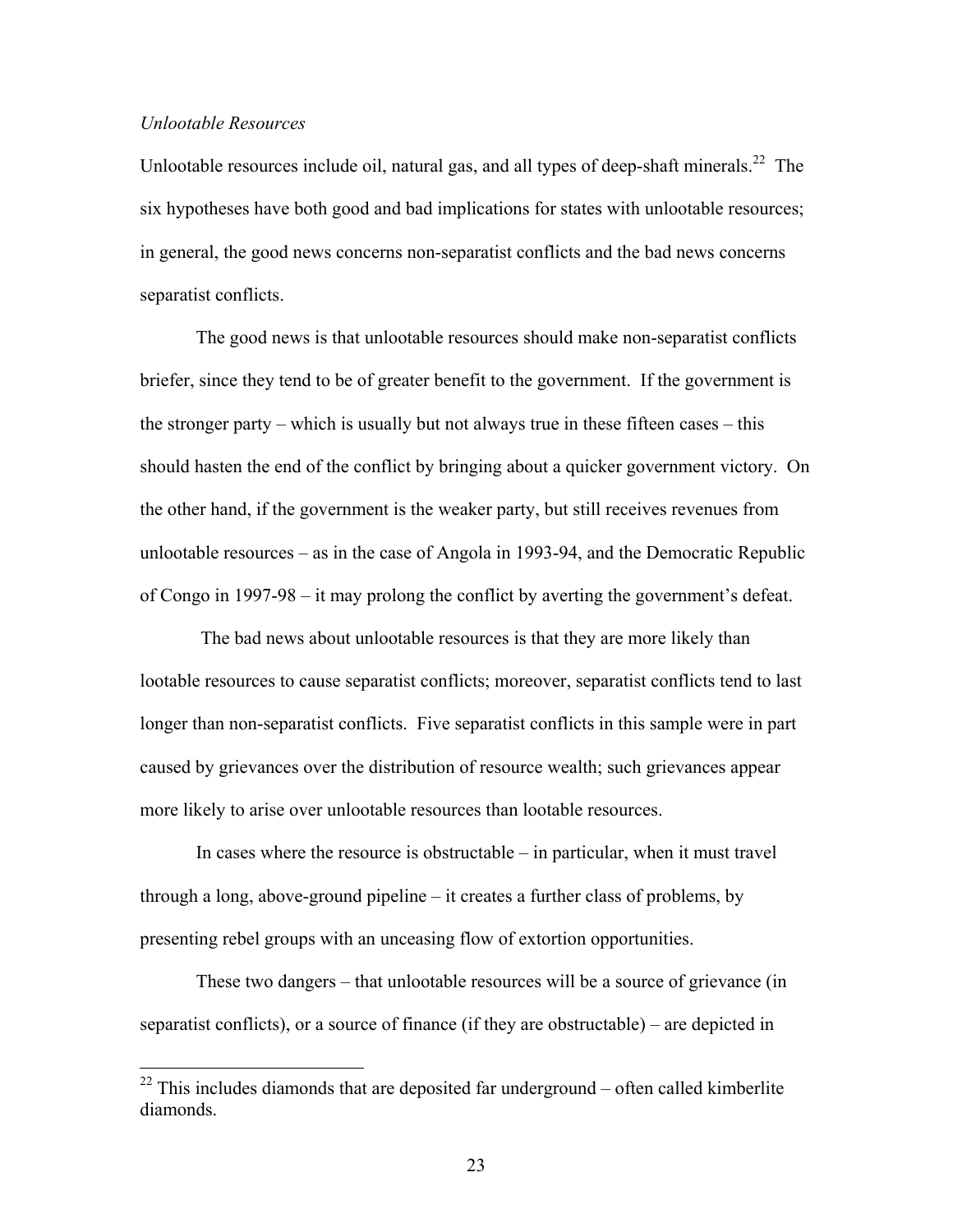Figure Four. The upper right quadrant is for non-separatist conflicts with an obstructable resource; in this cell, natural resources should be a source of rebel finance (because they are obstructable) but not a source of rebel grievance (because they are not separatist conflicts). The Colombia case fits this description closely.

The lower left quadrant contains cases where the resource cannot be used for finance (since it is relatively unobstructable) but where it is a source of grievance (since it is found in a province with separatist aspirations). Each of the four cases in this cell are persistent, long running conflicts in which violence has been minimal – generally producing fewer than 100 deaths per year. This pattern is consistent with a conflict over a longstanding grievance (the perceived maldistribution of resource revenues), in which the separatist group does not have a major source of finance, and hence is unable to fight a war that produces a large number of casualties.

The conflict in the Indonesian province of West Papua (formerly Irian Jaya) provides an illustration. Indonesia invaded the former Dutch colony in 1962, and later annexed it; a small pro-independence army, OPM (*Organisasi Papua Merdeka*) has been active since around 1965. In the early 1970s an American firm, Freeport-McMoran, began to operate a major copper mine in the southern part of the island; since then, the mine has been a further source of grievance for the island's indigenous population. The mine has intermittently been the target of OPM attacks. Pro-separatist propaganda, including OPM propaganda, argues that West Papua's resource wealth is wrongfully appropriated by the central government, and that Papuans would be wealthier if the province were independent. The government's military operations around the mine site, in turn, have led to human rights violations and further heightened anti-Indonesia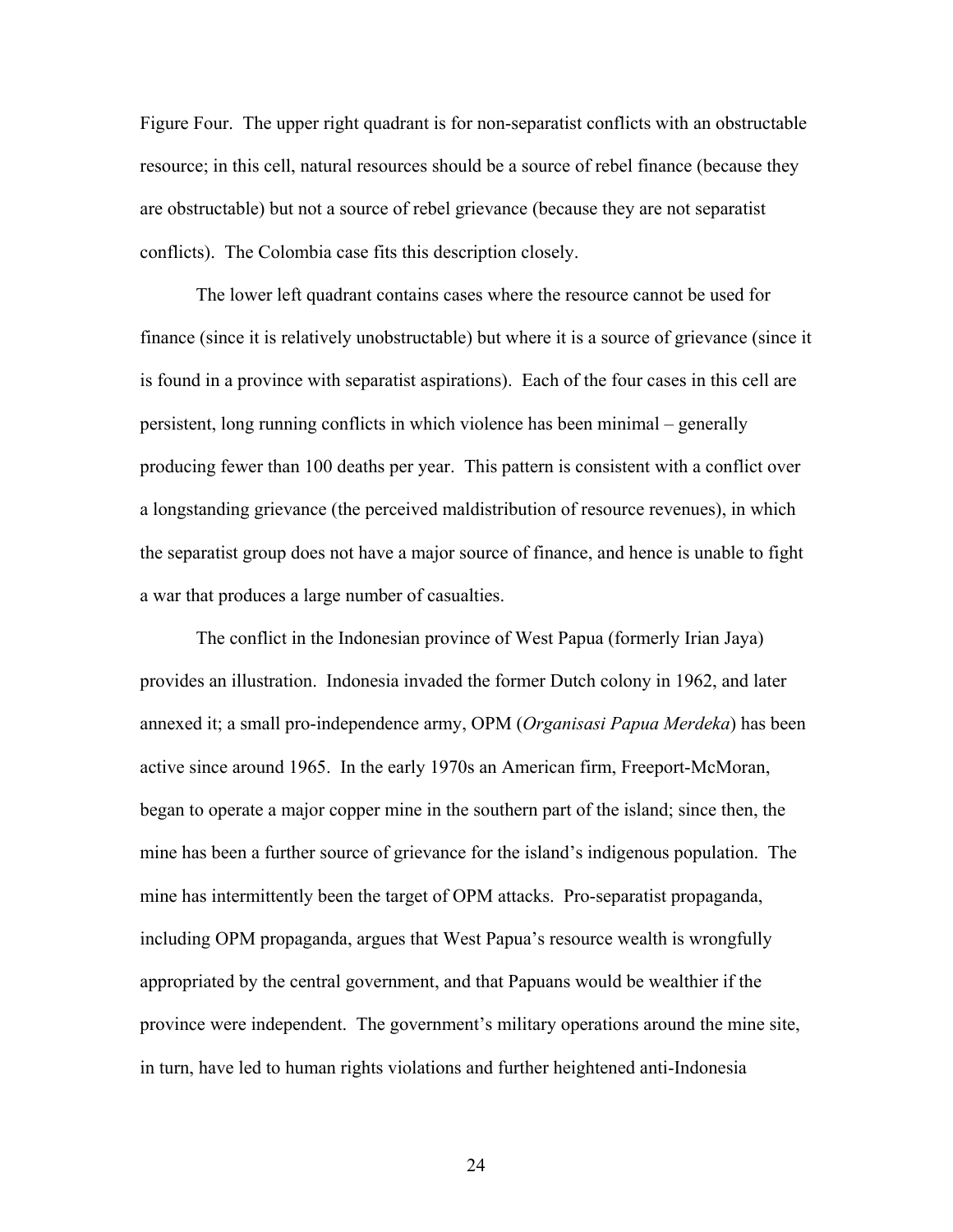sentiment. There is no indication, however, that OPM has used resource looting or extortion around the mine site to fund itself. Moreover, resource wealth has helped the stronger side in the conflict – the Indonesian military – not the OPM, which remains small and ill-equipped. OPM has perhaps several hundred "hard core" members, and several dozen firearms – mostly old and rusted weapons from World War II. The conflict generates fewer than 100 casualties a year.

The upper left quadrant contains the most troubled category of conflicts: separatist conflicts over obstructable resources, in which a unlootable resource becomes both a source of grievance and a source of finance. There is, fortunately, just one state from the sample that fits in this cell: Sudan.

The lower right quadrant includes states with unlootable, unobstructable resources, that are engaged in non-separatist conflicts. These three cases – Angola (UNITA), Congo Republic, the Democratic Republic of Congo – feature conflicts in which the resource is neither a source of grievance, nor a source of finance *via extortion.* Two of these conflicts (Angola and the Democratic Republic of Congo) have both lootable and unlootable resources, and it has largely been their lootable resources that have made these conflicts long and bloody. The only case that has unlootable, unobstructable resources exclusively – the Congo Republic – was an unusual conflict, in which the opposition group received funding from a foreign oil firm, which expected (and hoped) it would soon take over the government. After a four month war, financed in part by this payment, they were proven right.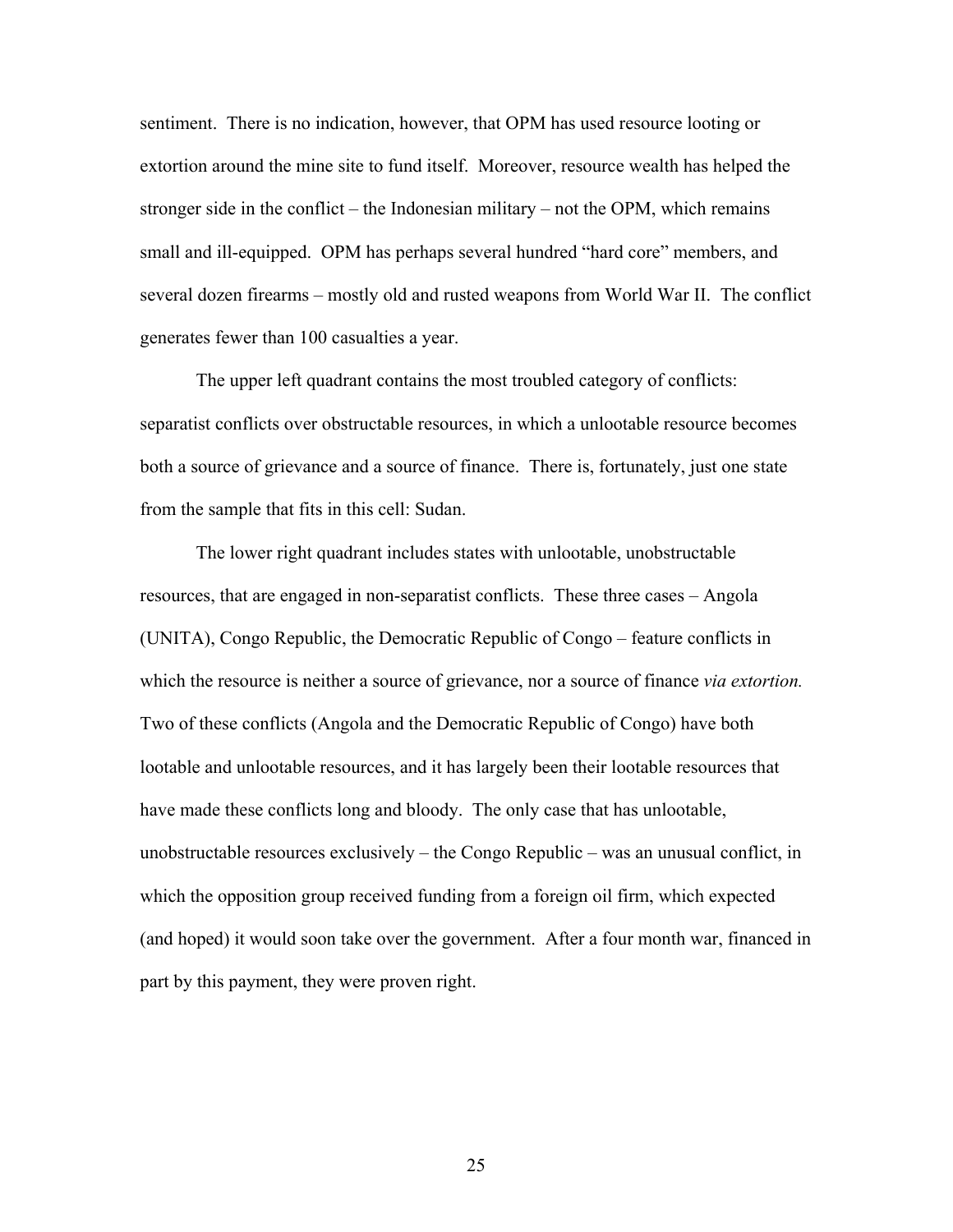#### *Lootable Resources*

Alluvial gemstones and agricultural crops, including drugs, are all lootable resources. Diamonds and drugs were strongly associated with civil conflict in the 1990s, and are commonly viewed as the most troublesome resources. But this paper suggests there is another side to these commodities: they also tend to produce more widespread benefits for local peoples, and the poor, than unlootable resources.

The seven hypotheses have good and bad implications for countries with lootable resources. In this case, the good implications are for separatist conflicts, and the bad ones for non-separatist conflicts.

The good news is that lootable resources do not seem to generate separatist conflicts. Since lootable resources produce more revenues for unskilled workers, and for local peoples, they also seem to generate fewer grievances. There are six separatist conflicts in the sample. Five entail grievances over unlootable resources [Figure Two].

The bad news about lootable resources is that they appear to prolong nonseparatist conflicts, due to two factors: their tendency to benefit rebel groups, and their tendency to cause discipline problems in the army that exploits them. These two effects have helped produce long, chaotic civil wars in eight of the fifteen cases in the sample: Afghanistan, Angola, Cambodia, Colombia, the Democratic Republic of Congo, Liberia, Peru, and Sierra Leone. If the resource is also illegal, this makes it even more likely to favor the rebel side.

For these reasons, lootable resources appear to create more complicated civil wars, with greater fragmentation and shifting alliances among the armies that control the resource. They may also be harder to resolve, due to this fragmentation, and because the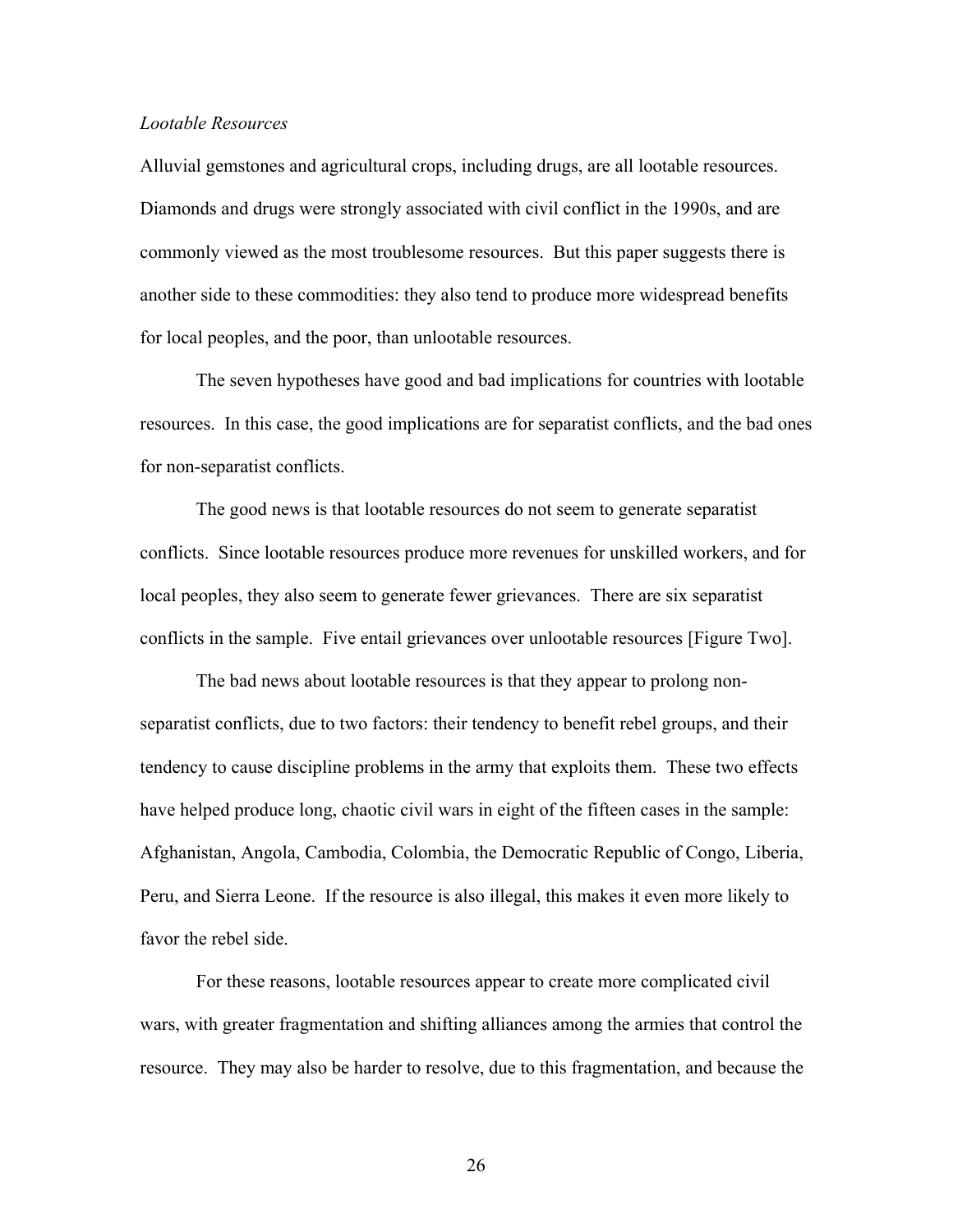widespread benefits they produce may make sanctions harder to implement and more costly for poor and local peoples.

In short, this study suggests that some resources are more dangerous to exploit than others; and that different resources are associated with different types of conflicts: unlootable resources are more likely to produce separatist conflicts, and lootable resources are more likely to produce non-separatist conflicts. These patterns appear to hold true for the fifteen conflicts in the sample; to know whether they are true for a larger set of conflicts, they would have to be subjected to further testing, especially with out-ofsample data. Still, they may hint at the complicated and contradictory effects that a country's natural resource endowment may have on violence inside its own borders.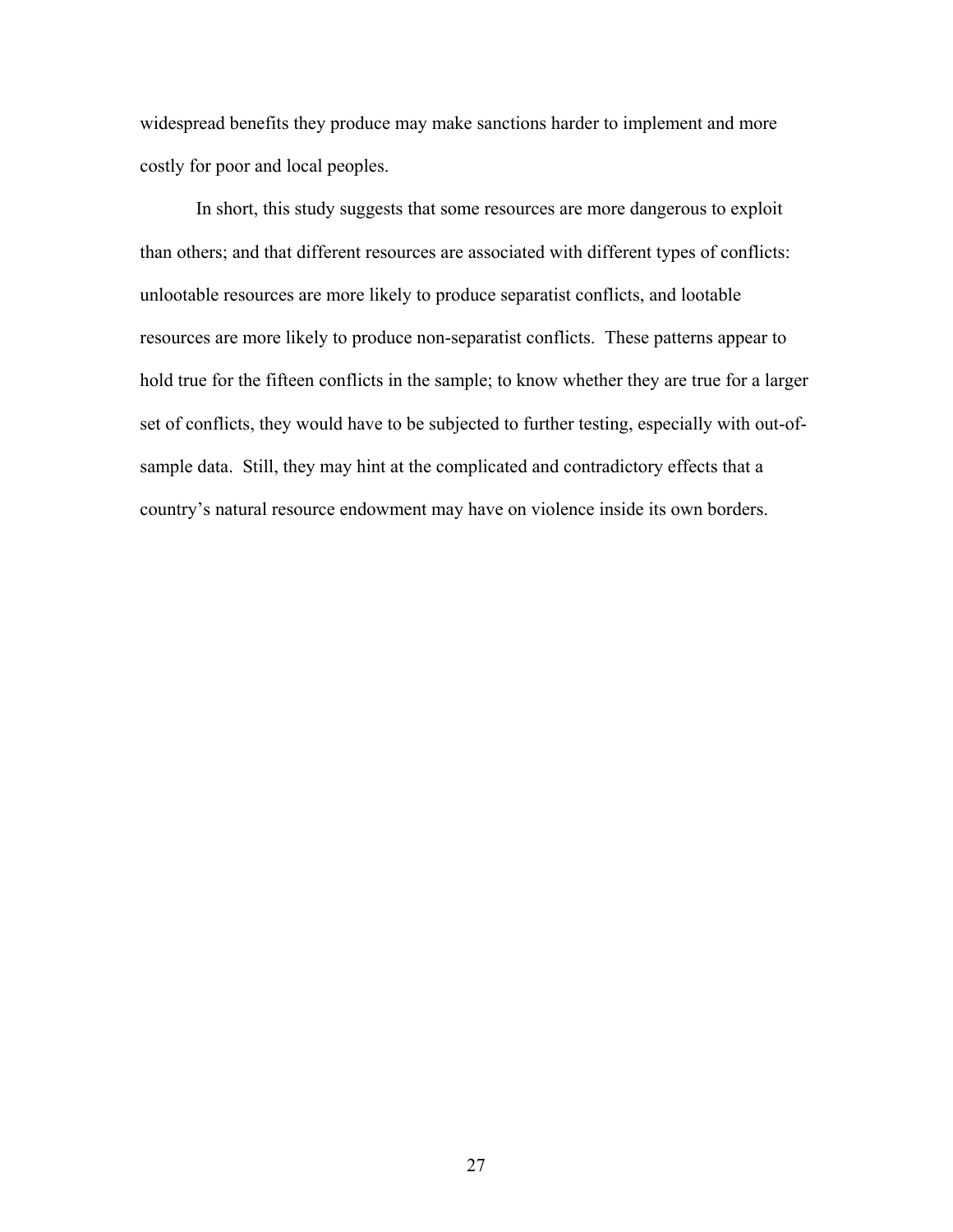#### **References**

Amnesty International (2000), "Oil in Sudan - Deteriorating Human Rights," Report AFR 54/01/00ERR, May 3.

Anderson, G. Norman (1999), *Sudan in Crisis*. Gainesville: University Press of Florida.

Bennett, D. Scott and Alan C. Stam III (1996) "The Duration of Interstate Wars, 1816- 1985," *American Political Science Review* 90(2), 239-257.

Christian Aid (2001), "The Scorched Earth." Downloaded from [http://www.christian](http://www.christian-aid.org.uk/indepth/0103suda/sudanoil.htm)[aid.org.uk/indepth/0103suda/sudanoil.htm](http://www.christian-aid.org.uk/indepth/0103suda/sudanoil.htm) on September 1, 2001.

Collier, Paul and Anke Hoeffler (1998) "On economic causes of civil war," *Oxford Economic Papers* 50, 563-573.

--- (2001), "Greed and Grievance in Civil War," Policy Research Working Paper 2355, World Bank Development Research Group.

de Soysa, Indra (2000), "Natural Resources and Civil War: Shrinking Pie or Honey Pot?," Paper presented at the International Studies Association, March 2000, Los Angeles.

Dunning, Thad and Leslie Wirpsa (2001), "Andean Gulf? The Political Economy of Oil and Violence in Colombia," paper presented at the University of California, Davis, conference on "The Wars in Colombia," May 17-19, mimeo.

Elbadawi, Ibrahim and Nicholas Sambanis (2002) "How Much War Will We See? Estimating the Prevalence of Civil War in 161 Countries, 1960-1999," *Journal of Conflict Resolution*.

Ellis, Stephen (1999), *The Mask of Anarchy: The Destruction of Liberia and the Religious Dimension of an African Civil War*. New York: New York University Press.

Fearon, James D. (2001), "Why Do Some Civil Wars Last So Much Longer Than Others?," Paper presented at the World Bank-UC Irvine conference, "Civil Wars and Post-Conflict Transition," Irvine, California, May 18, 2001.

International Crisis Group (2000), "Scramble for the Congo: Anatomy of an Ugly War," ICG Africa Report No. 26, December 20, 2000.

Keen, David (1998), *The economic functions of violence in civil war.* Oxford: Oxford University Press.

Klare, Michael (2001), *Resource Wars: the new landscape of global conflict*. New York: Metropolitan Books.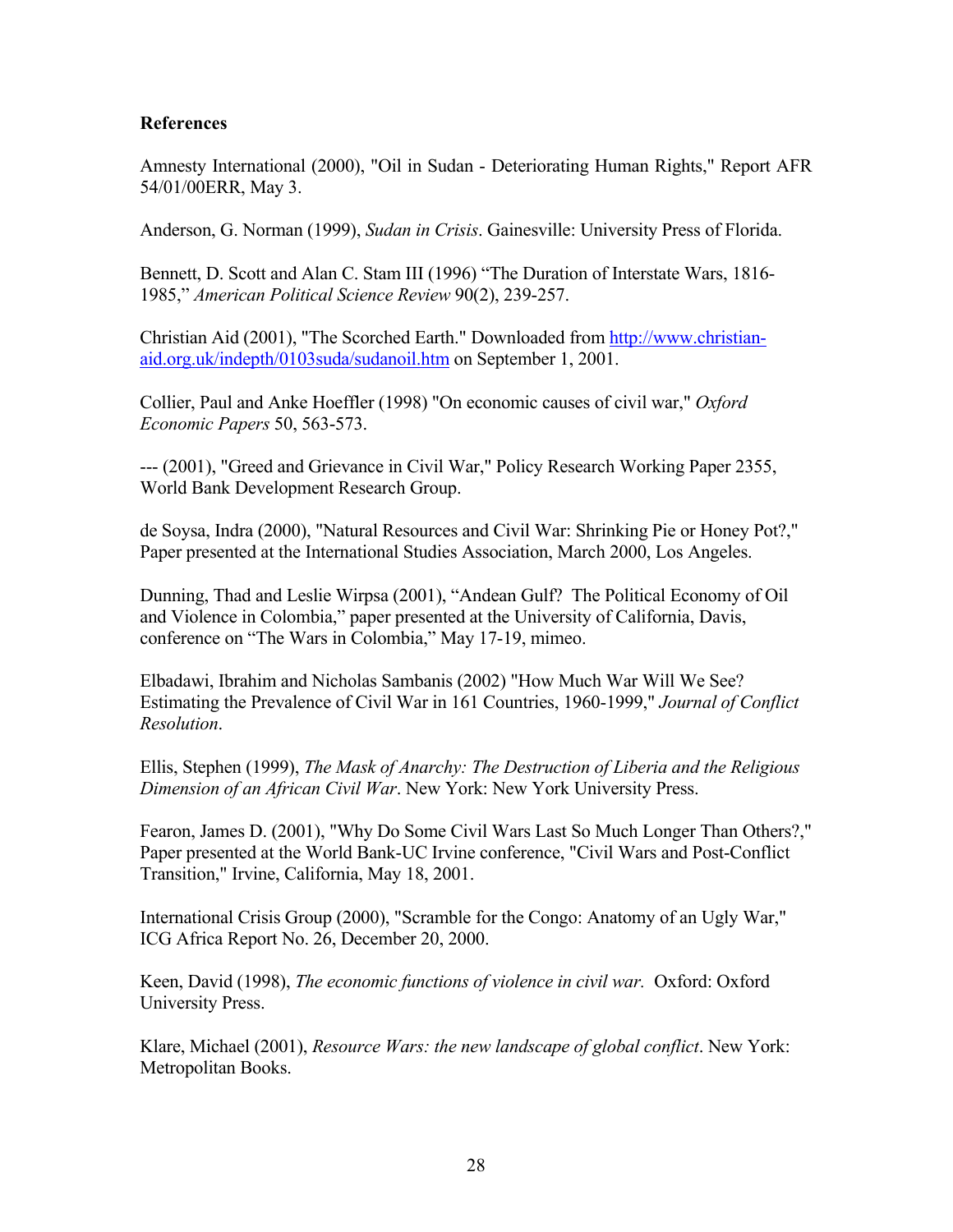Le Billon, Philippe (2001), "The political ecology of war: natural resources and armed conflicts," *Political Geography* 20, pp. 561-584.

Lintner, Bertil (1999), *Burma in Revolt.* Chiang Mai (Thailand): Silkworm Books.

O'Ballance, Edgar (2000), *Sudan, Civil War, and Terrorism 1956-1999*. New York: St. Martin's.

Reeve, Ros and Stephen Ellis (1995), "An Insider's Account of the South African Security Forces' Role in the Ivory Trade," *Journal of Contemporary African Studies* (13:2), pp 228- 243.

Ross, Michael L. (2001), "How Do Natural Resources Influence Civil Wars?," mimeo.

UN Commission on Human Rights (2001), "Situation of human rights in the Sudan," Draft report of the Commission, 57th session. E/CN.4/2001/L.11/Add.3. - 21 April 2001.

UN Panel of Experts (2001), "Report of the Panel of Experts on the Illegal Exploitation of Natural Resources and Other Forms of Wealth of the Democratic Republic of Congo (S/2001/357)," United Nations Security Council, April 12, 2001.

World Bank (2001), *World Development Indicators 2001.* Washington D.C.: World Bank, CD-ROM.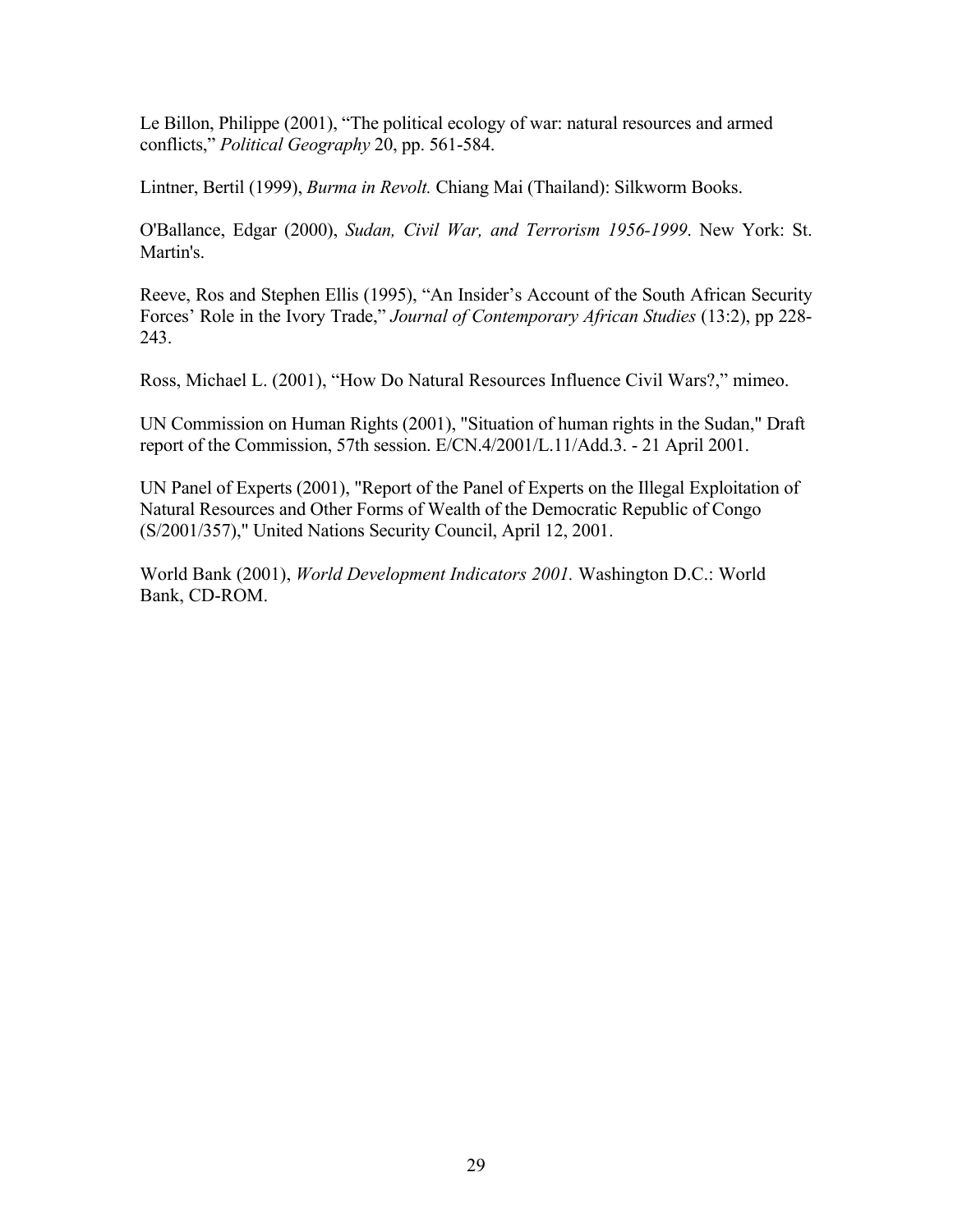| Country              | <b>Duration</b> | <b>Type</b> | <b>Resources</b>               |
|----------------------|-----------------|-------------|--------------------------------|
| Afghanistan          | 1978-2001       | Lootable    | Gems, opium                    |
| Angola (UNITA)       | 1975-           | <b>Both</b> | Oil, diamonds                  |
| Angola (Cabinda)*    | 1975-           | Unlootable  | Oil                            |
| <b>Burma</b>         | 1949-           | Lootable    | Timber, gems, opium            |
| Cambodia             | 1978-97         | Lootable    | Timber, gems                   |
| Colombia             | 1984-           | <b>Both</b> | Oil, opium, coca               |
| Congo, Rep.          | 1997            | Unlootable  | Oil                            |
| Congo, Dem. Rep.     | 1996-98         | <b>Both</b> | Copper, coltan, diamonds,      |
|                      |                 |             | gold, cobalt, coffee           |
| Indonesia (Aceh)     | 1975-           | Unlootable  | Natural gas                    |
| Indonesia (W Papua)* | 1969-           | Unlootable  | Copper, gold                   |
| Liberia              | 1989-96         | Lootable**  | Timber, diamonds, iron, palm   |
|                      |                 |             | oil, cocoa, coffee, marijuana, |
|                      |                 |             | rubber, gold                   |
| Papua New Guinea*    | 1988-           | Unlootable  | Copper, gold                   |
| Peru                 | 1980-1995       | Lootable    | Coca                           |
| Sierra Leone         | 1991-2000       | Lootable    | Diamonds                       |
| Sudan                | 1983-           | Unlootable  | Oil                            |

**Table 1: Civil Conflicts Linked to Resource Wealth, 1994-2001** 

Separatist conflicts are listed in italics. Figures on conflict duration are taken from Collier and Hoeffler [2001].

\*conflict did not generate 1000 battle deaths in any twelve month period

\*\*since the resources in Liberia's conflict were overwhelmingly lootable, I classify it as "lootable" rather than "both."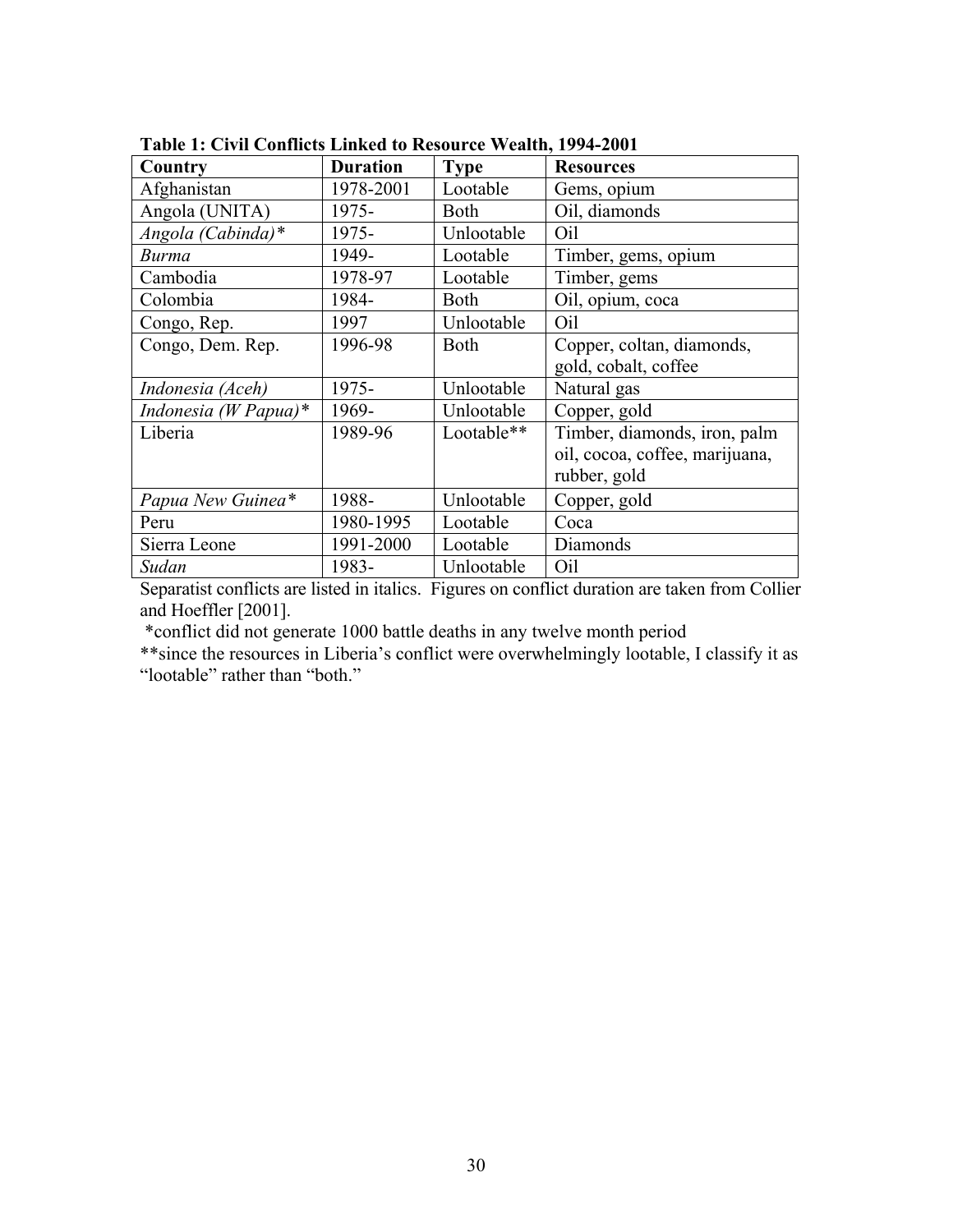|                     | Oil and Gas | Minerals* | <b>Food Crops</b> | <b>Nonfood Crops</b> |
|---------------------|-------------|-----------|-------------------|----------------------|
| <b>Top Third</b>    | 146         |           | 133               |                      |
| <b>Middle Third</b> | 208         | 146       | 166               |                      |
| <b>Bottom Third</b> | 88ء         | 195       |                   | 233                  |

#### **Table 2a: Civil War Rates 1990-2000 By 1995 Resource Exports-to-GDP Ratios**

\*Nonfuel minerals, not including gemstones.

Sources: for civil war occurrences, Collier and Hoeffler [2001]; all other data from World Bank [2001].

#### **Table 2b: Civil War Rates 1990-2000, Adjusted for GDP per capita**

|                     | Oil and Gas | Minerals* | <b>Food Crops</b> | <b>Nonfood Crops</b> |
|---------------------|-------------|-----------|-------------------|----------------------|
| <b>Top Third</b>    | 207         |           | 241               | .207                 |
| <b>Middle Third</b> | 166         | 133       | .166              | 166                  |
| <b>Bottom Third</b> |             |           |                   | 067                  |

\*Nonfuel minerals, not including gemstones.

Sources: for civil war occurrences, Collier and Hoeffler [2001]; all other data from World Bank [2001].

|                     | <b>Timber Prod</b> | Timber/capita | <b>Timber</b><br><b>Exports/GDP</b> | <b>Adjusted for</b><br>GDP/capita |
|---------------------|--------------------|---------------|-------------------------------------|-----------------------------------|
| <b>Top Third</b>    | .116               | 047           | 111                                 | .194                              |
| <b>Middle Third</b> |                    | 273           | 243                                 | 189                               |
| <b>Bottom Third</b> |                    | 318           |                                     | 243                               |

#### **Table 3: Civil War Rates 1990-2000 By 1995 Timber Production and Exports**

Sources: for civil war occurrences, Collier and Hoeffler [2001]; for timber production and export figures, FAOSTAT [2002]; for GDP figures (measured in purchasing power parity), World Bank [2001].

#### **Table 4: Civil War Rates 1990-2000 By 1995 Diamond and Drug Production**

|                      | <b>Diamonds</b> | <b>Alluvial Diamonds</b> | <b>Opium and Coca</b> |
|----------------------|-----------------|--------------------------|-----------------------|
| <b>Producers</b>     | .278(5/18)      | (4/8)                    | .444(4/9)             |
| <b>Non-Producers</b> | .188(27/143)    | 183 (28/153)             | .184 (28/152)         |

Sources: for civil war occurrences, Collier and Hoeffler [2001]; for diamond production, USGS [1998]; for opium and coca production, ODCCP [1999].

#### **Table 5: Civil War Rates 1990-2000 By Cannabis Production**

| <b>Primary Source Countries</b>   | .3(3/10)    |
|-----------------------------------|-------------|
| <b>Secondary Source Countries</b> | .132(9/68)  |
| <b>All Other Countries</b>        | .241(20/83) |

Sources: for civil war occurrences, Collier and Hoeffler [2001]; for cannabis production, ODCCP [1999], based on data from Interpol.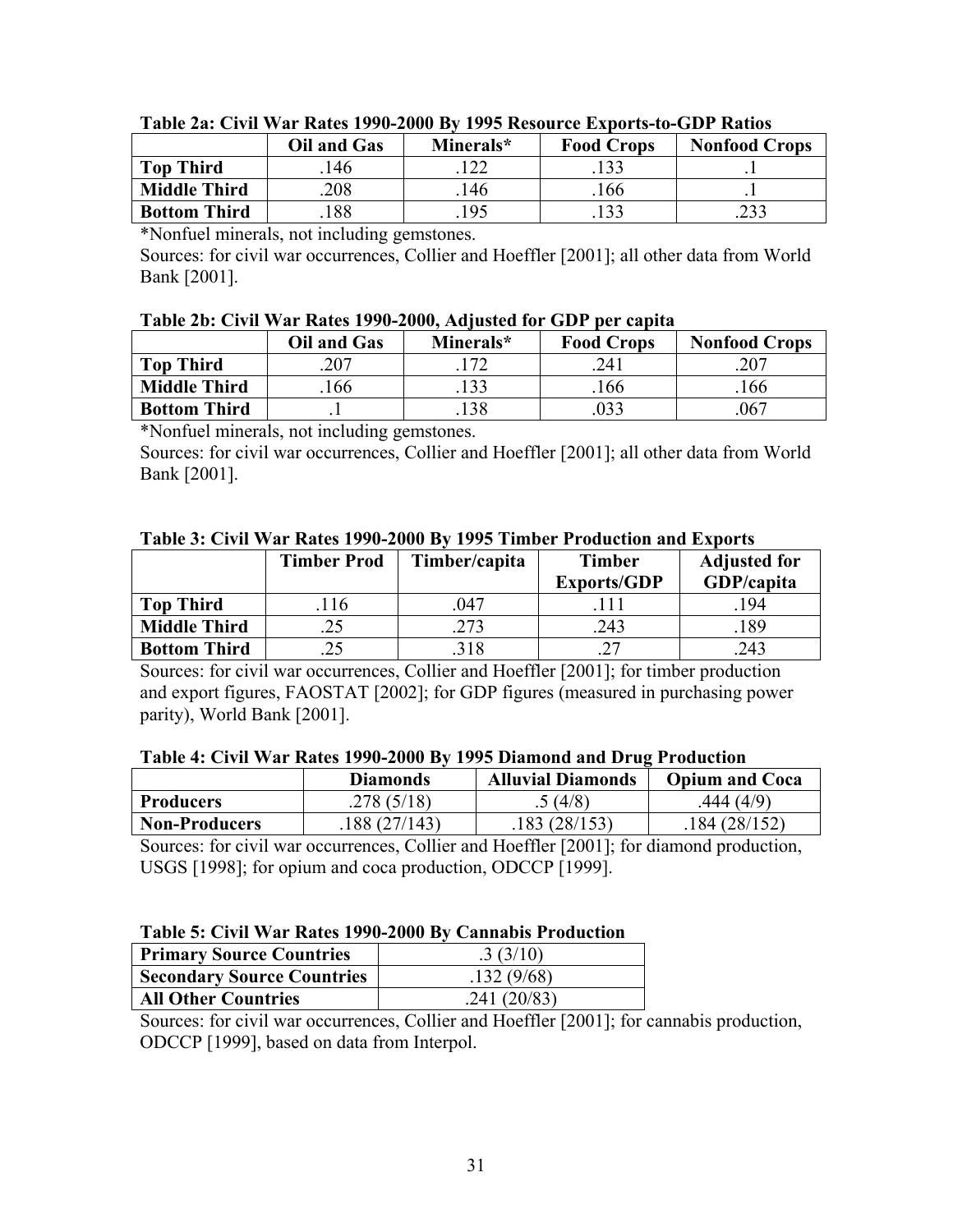#### **Table 6: Hypotheses on Resources and Civil War**

- 1. The more lootable a resource is, the more likely it is to benefit local peoples and the poor.
- 2. The more unlootable a resource is, the more likely it will lead to separatist conflicts.
- 3. The more lootable a resource is, the more likely it is to benefit a rebel group; the more unlootable it is, the more likely it is to benefit the government.
- 4. The more lootable the resource, the more likely it is to create discipline problems inside the army that controls it.
- 5. The more lootable the resource, the more likely it is to prolong non-separatist conflicts.
- 6. If a resource is obstructable, it is more likely to increase the duration and intensity of conflicts.
- 7. If the resource is illegal, it is more likely to benefit the rebels unless the government is willing to endure international sanctions.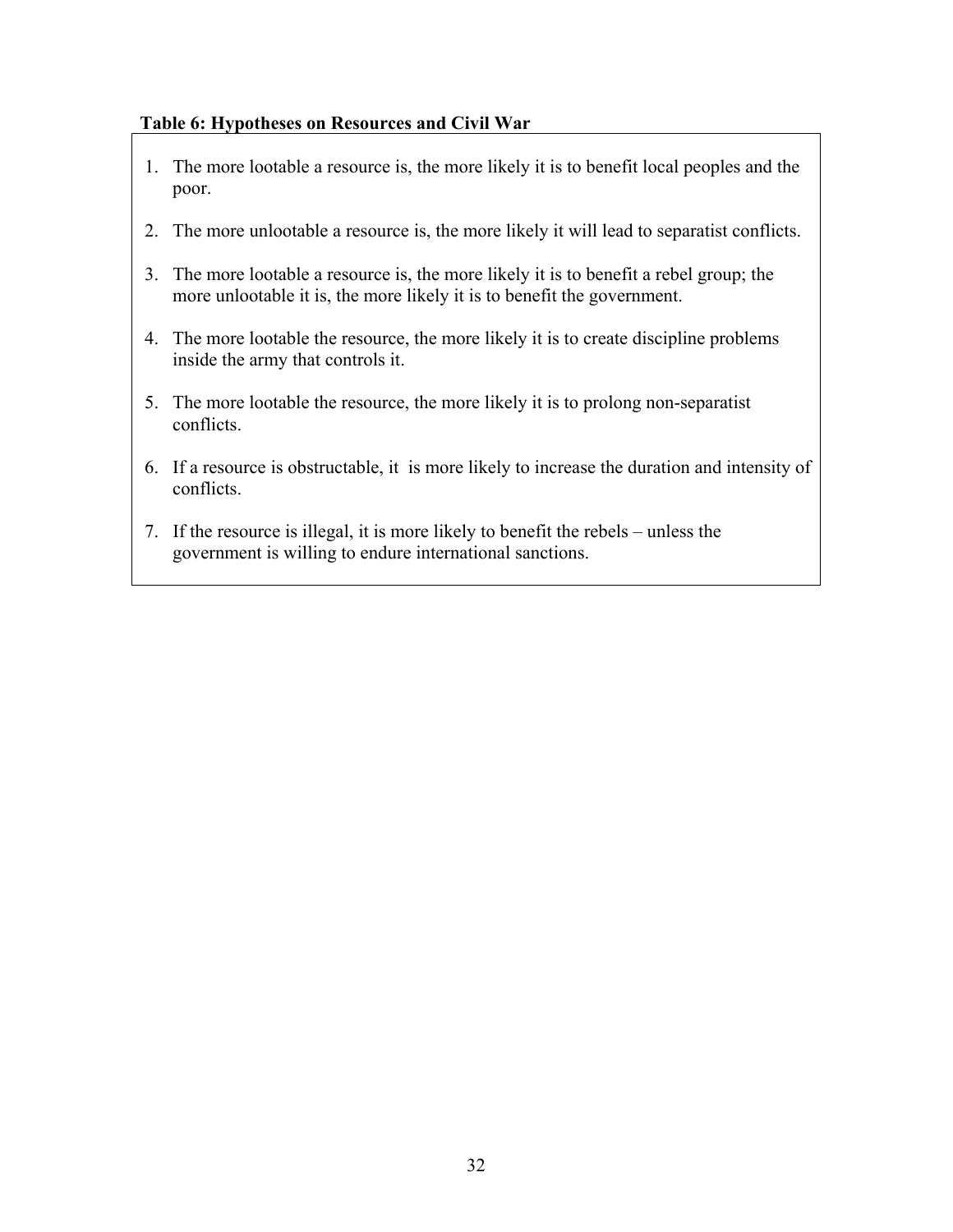### **Figure 1: Natural Resources, by lootability, obstructability, and legality**

|                            | Lootable                        | Unlootable                              |
|----------------------------|---------------------------------|-----------------------------------------|
| <b>Highly Obstructable</b> |                                 | Onshore, remote oil and<br>gas          |
| Moderately Obstructable    | Agricultural products<br>Timber | Deep-shaft minerals                     |
| Unobstructable             | Coca, Opium<br>Alluvial gems    | Deep-shaft gems<br>Offshore oil and gas |

**Illegal** resources are listed in bold.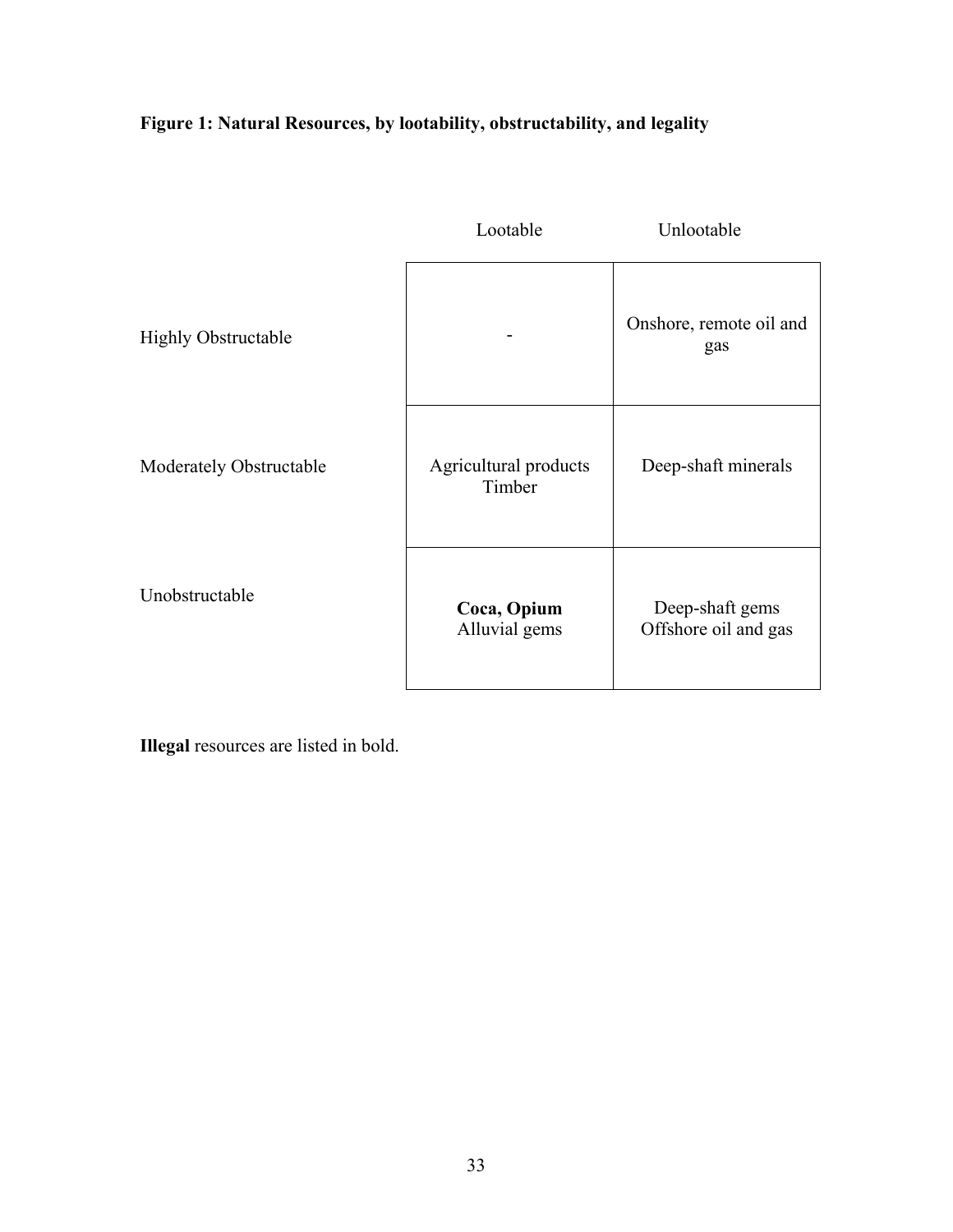### **Figure 2: Lootability and Separatism**

|            | Separatist                                                                               | Non-separatist                                                                                                    |
|------------|------------------------------------------------------------------------------------------|-------------------------------------------------------------------------------------------------------------------|
| Lootable   | <b>Burma</b>                                                                             | Afghanistan<br>Angola (UNITA)*<br>Cambodia<br>Colombia*<br>Dem Republic Congo*<br>Liberia<br>Peru<br>Sierra Leone |
| Unlootable | Angola (Cabinda)<br>Indonesia (Aceh)<br>Indonesia (W Papua)<br>Papua New Guinea<br>Sudan | Angola (UNITA)*<br>Colombia*<br>Congo Republic<br>Dem Republic of Congo*                                          |

\*Conflict entails both lootable and non-lootable resources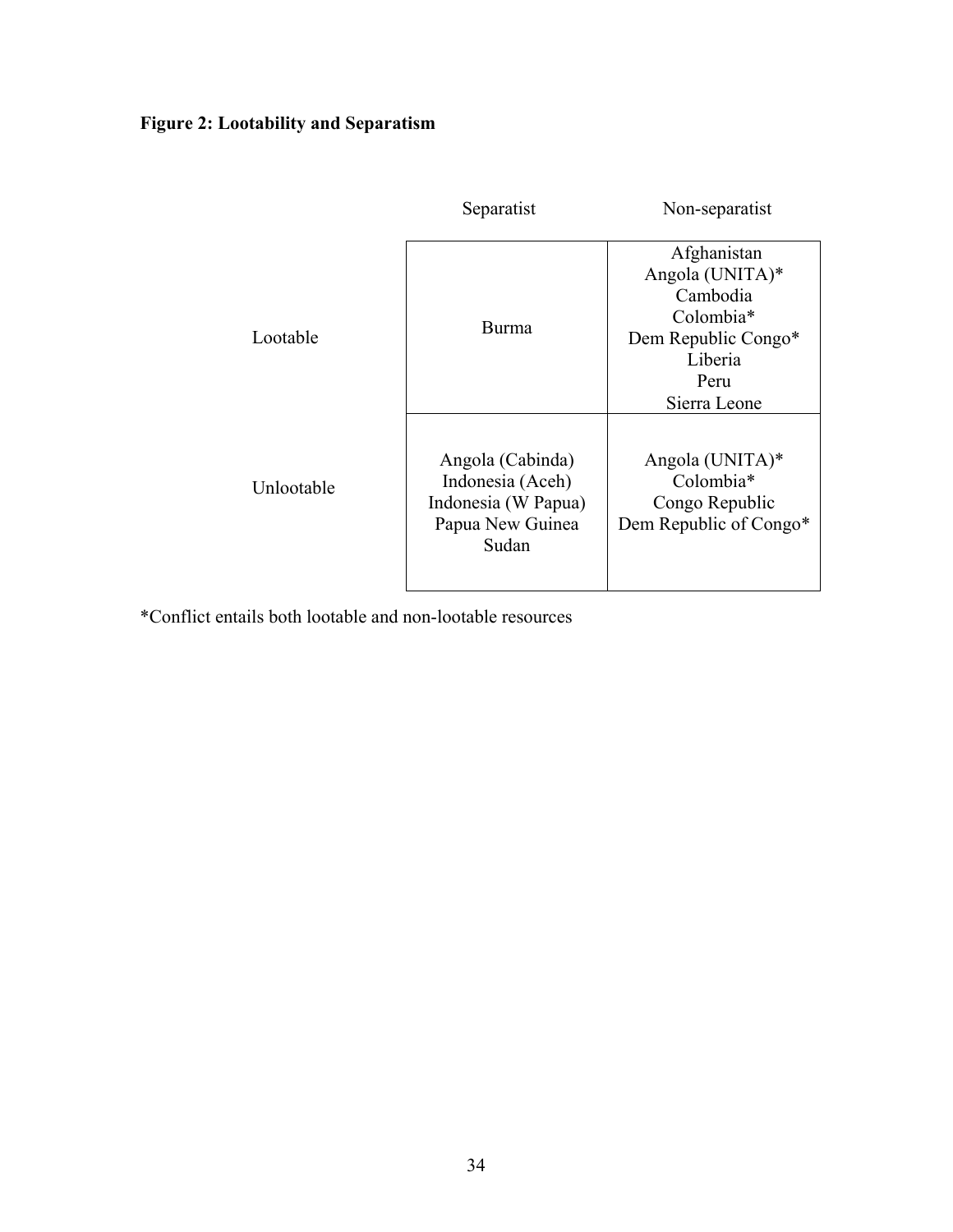### **Figure 3: Which Side Earns Revenues from Resource Wealth?**

|            | Rebels                                                              | Government                                                            | <b>Both Sides</b>                                                                                         |
|------------|---------------------------------------------------------------------|-----------------------------------------------------------------------|-----------------------------------------------------------------------------------------------------------|
| Lootable   | Afghanistan (gems)<br>Cambodia<br>Liberia<br>Peru<br>Dem Rep Congo* |                                                                       | Afghanistan (opium)<br>Angola (gems)<br><b>Burma</b><br>Colombia (drugs)<br>Sierra Leone<br>Dem Rep Congo |
| Unlootable |                                                                     | Angola (oil)<br>Angola-Cabinda<br>Indonesia-Aceh<br>Indonesia-W Papua | Colombia (oil)<br>Congo Republic<br>Sudan<br>Dem Rep Congo**                                              |

\* including coltan, gold, coffee, and timber

\*\* including cobalt and kimberlite diamonds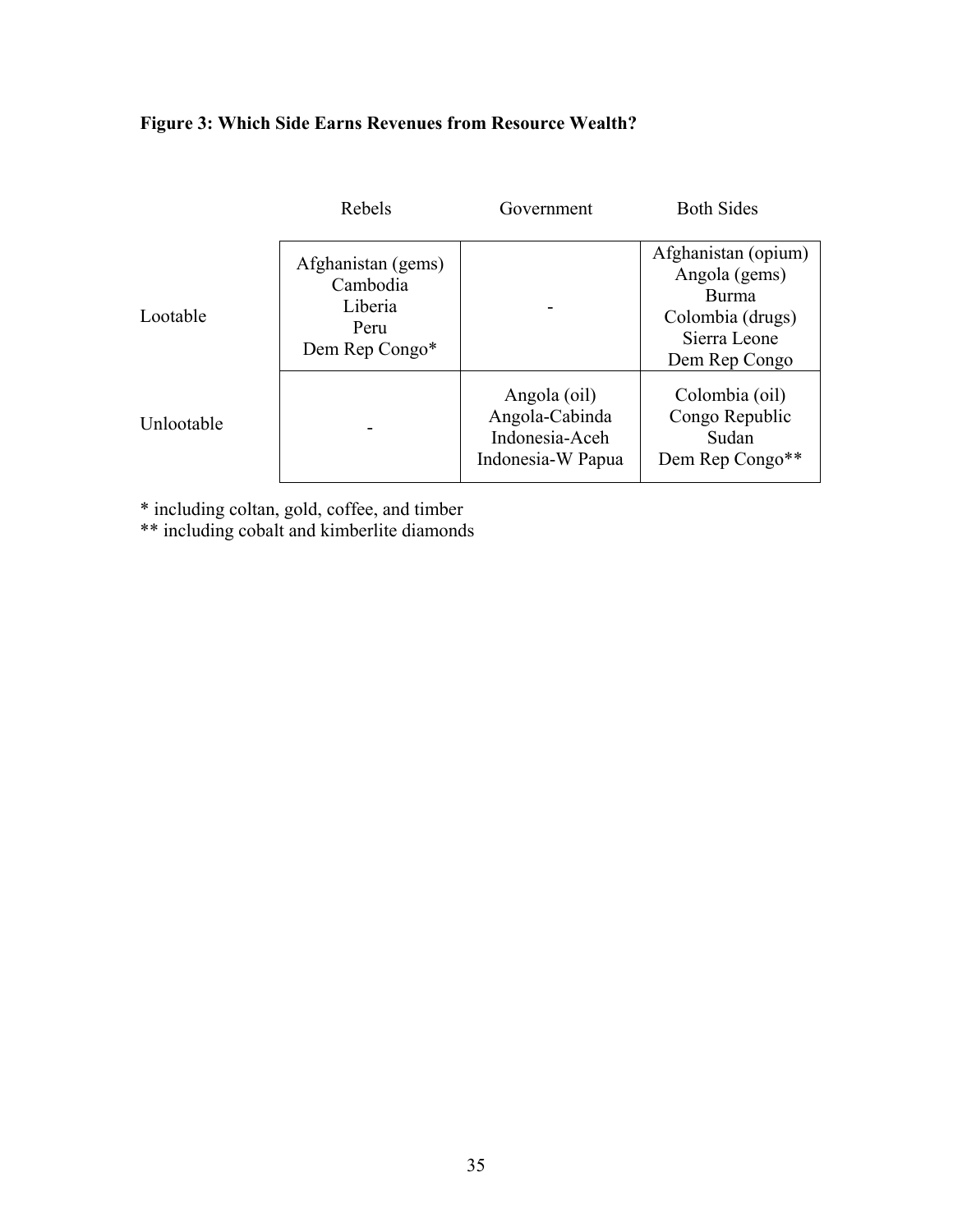### **Table 7: The Duration of Non-separatist Conflicts**

| Country          | <b>Type</b> | <b>Period</b> | <b>Duration</b> (years) |
|------------------|-------------|---------------|-------------------------|
| Afghanistan      | Lootable    | 1978-2001     | 23                      |
| Cambodia         | Lootable    | 1978-97       | 19                      |
| Peru             | Lootable    | 1980-1995     | 15                      |
| Sierra Leone     | Lootable    | 1991-2000     | 9                       |
| Liberia          | Lootable    | 1989-96       |                         |
| Angola (UNITA)   | <b>Both</b> | 1975-         | $26+$                   |
| Colombia         | Both        | 1984-         | $17+$                   |
| Congo, Dem. Rep. | <b>Both</b> | 1996-         | $5+$                    |
| Congo, Rep.      | Unlootable  | 1997          | $<$ 1                   |

### **Table 9: Which Side Profits from Illegal Drugs?**

| Country     | <b>Substance</b> | <b>Beneficiary</b> |
|-------------|------------------|--------------------|
| Afghanistan | Opium            | <b>Both</b>        |
| Burma       | Opium            | Both               |
| Colombia    | Coca, Opium      | Both               |
| Peru        | Coca             | Rebels             |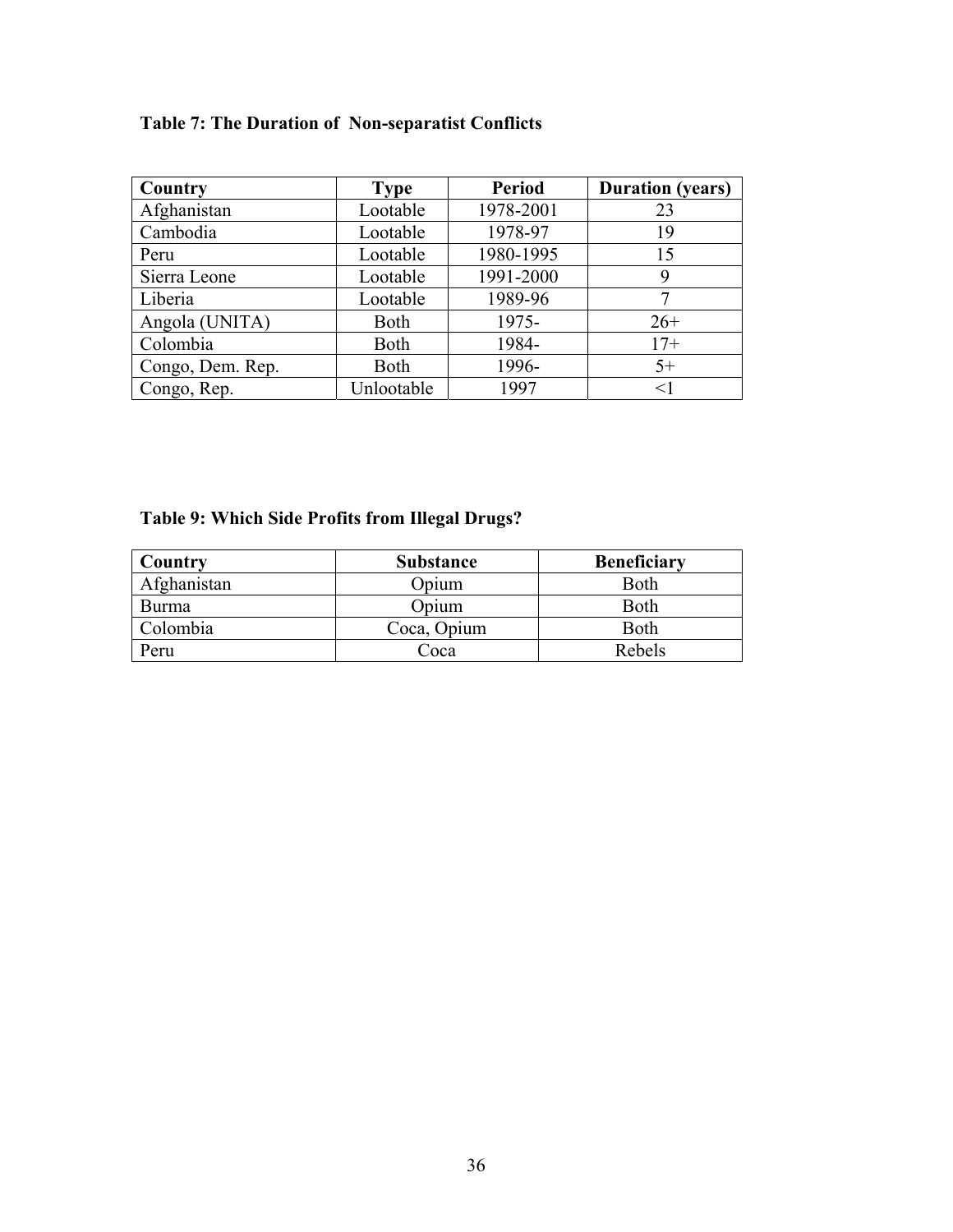### **Figure 4: Conflicts Involving Unlootable Resources**

|                                              | Separatist<br>$\rightarrow$ grievance)                                             | Non-separatist<br>$\rightarrow$ no grievance)               |
|----------------------------------------------|------------------------------------------------------------------------------------|-------------------------------------------------------------|
| Obstructable<br>$(\rightarrow$ finance)      | Sudan                                                                              | Colombia <sup>*</sup>                                       |
| Unobstructable<br>$(\rightarrow$ no finance) | Indonesia (Aceh)<br>Indonesia (West Papua)<br>Papua New Guinea<br>Angola (Cabinda) | Angola (UNITA)*<br>Congo Republic<br>Dem Republic of Congo* |

\* has both lootable and unlootable resources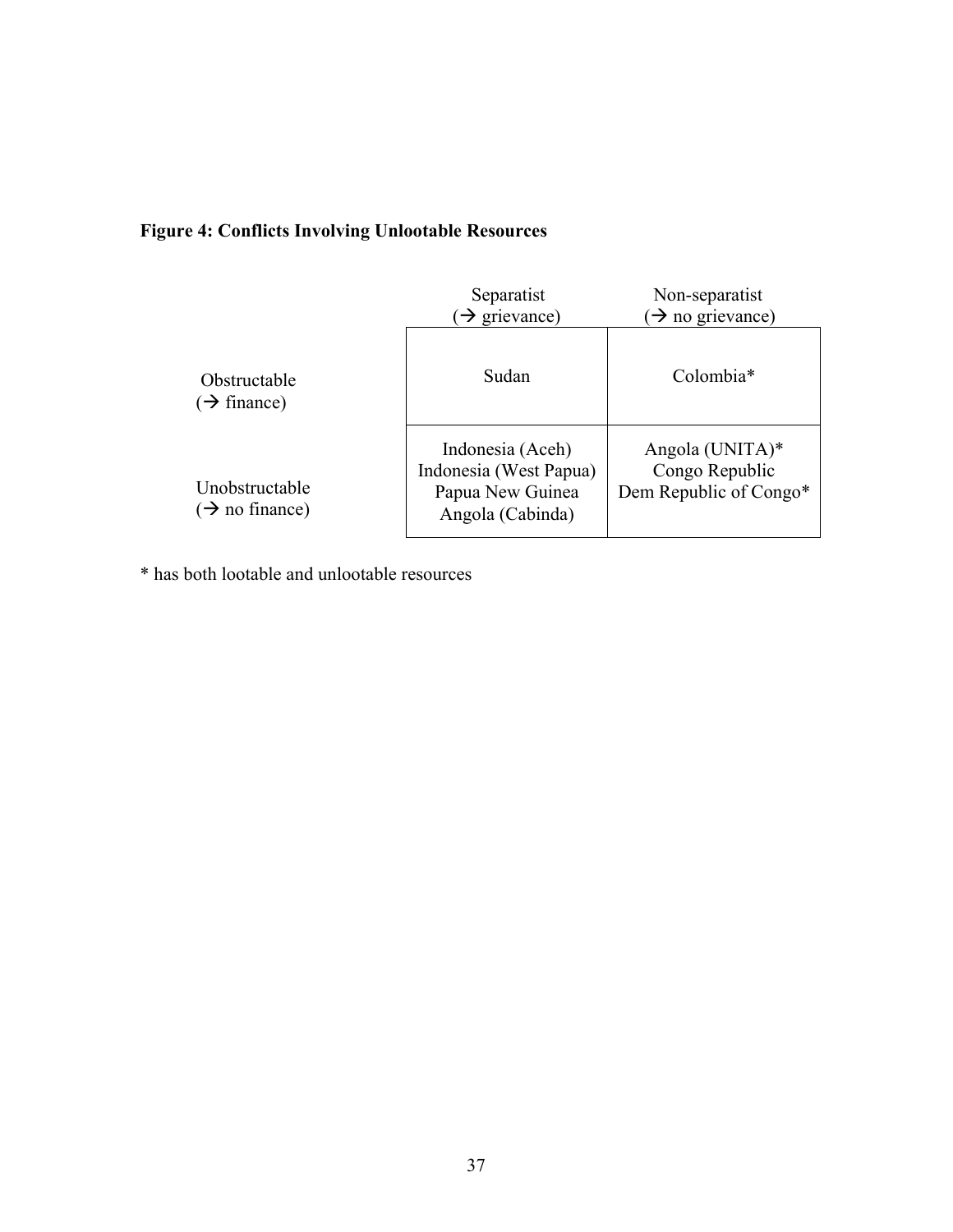|                                | <b>Weak Fund</b> | <b>Discipline</b> | <b>Incentive</b> |
|--------------------------------|------------------|-------------------|------------------|
|                                |                  |                   |                  |
| <b>Lootable Resources</b>      |                  |                   |                  |
| Afghanistan (opium, gems)      | Yes              | N <sub>0</sub>    | No               |
| Angola-UNITA (gems)            | Yes              | N <sub>0</sub>    | N <sub>o</sub>   |
| Burma (gems, opium)            | Yes              | N <sub>o</sub>    | Yes*             |
| Cambodia (gems, timber)        | Yes              | Yes*              | N <sub>o</sub>   |
| Colombia (coca)                | Yes              | Yes               | No               |
| Congo, DR (gems, coltan, gold) | Yes              | Yes               | Yes              |
| Liberia (gems, etc.)           | Yes              | Yes               | Yes              |
| Peru (coca)                    | Yes              | N <sub>o</sub>    | N <sub>o</sub>   |
| <b>Sierra Leone (gems)</b>     | Yes              | Yes               | N <sub>o</sub>   |
|                                |                  |                   |                  |
| <b>Unlootable Resources</b>    |                  |                   |                  |
| Angola-UNITA (oil)             | Yes              | N <sub>0</sub>    | N <sub>o</sub>   |
| Angola-Cabinda (oil)           | N <sub>o</sub>   | N <sub>o</sub>    | N <sub>o</sub>   |
| Colombia (oil)                 | Yes              | N <sub>0</sub>    | N <sub>o</sub>   |
| Congo, Rep. (oil)              | Yes              | N <sub>0</sub>    | Yes*             |
| Congo, DR (cobalt, copper)     | Yes              | N <sub>0</sub>    | Yes              |
| Indonesia-Aceh (gas)           | N <sub>o</sub>   | N <sub>0</sub>    | N <sub>0</sub>   |
| <b>Indonesia-WP</b> (copper)   | N <sub>0</sub>   | N <sub>0</sub>    | N <sub>0</sub>   |
| Papua New Guinea (copper)      | N <sub>o</sub>   | N <sub>0</sub>    | N <sub>0</sub>   |
| Sudan (oil)                    | Yes              | N <sub>o</sub>    | N <sub>o</sub>   |

#### **Table 8: Resources and the Duration of Conflict**

\*Made the conflict shorter

Separatist conflicts are listed in italics. The conflicts are coded "yes" for **Weak Fund** if the weaker side received revenues from the extraction, transport, or sale of resources, and "no" otherwise; "yes" for **Discipline** if the presence of resources created substantial discipline problems within the military force that controlled it, and "no" otherwise; and "yes" for **Incentive** if the resource created an economic incentive for one side or the other that undermined a proposed peace agreement. Note that in two cases, Burma and Congo Republic, the resource appeared to create an economic incentive in favor of a peace settlement; and in the case of Cambodia, the discipline problems created by the resources led to a quicker end to the conflict.